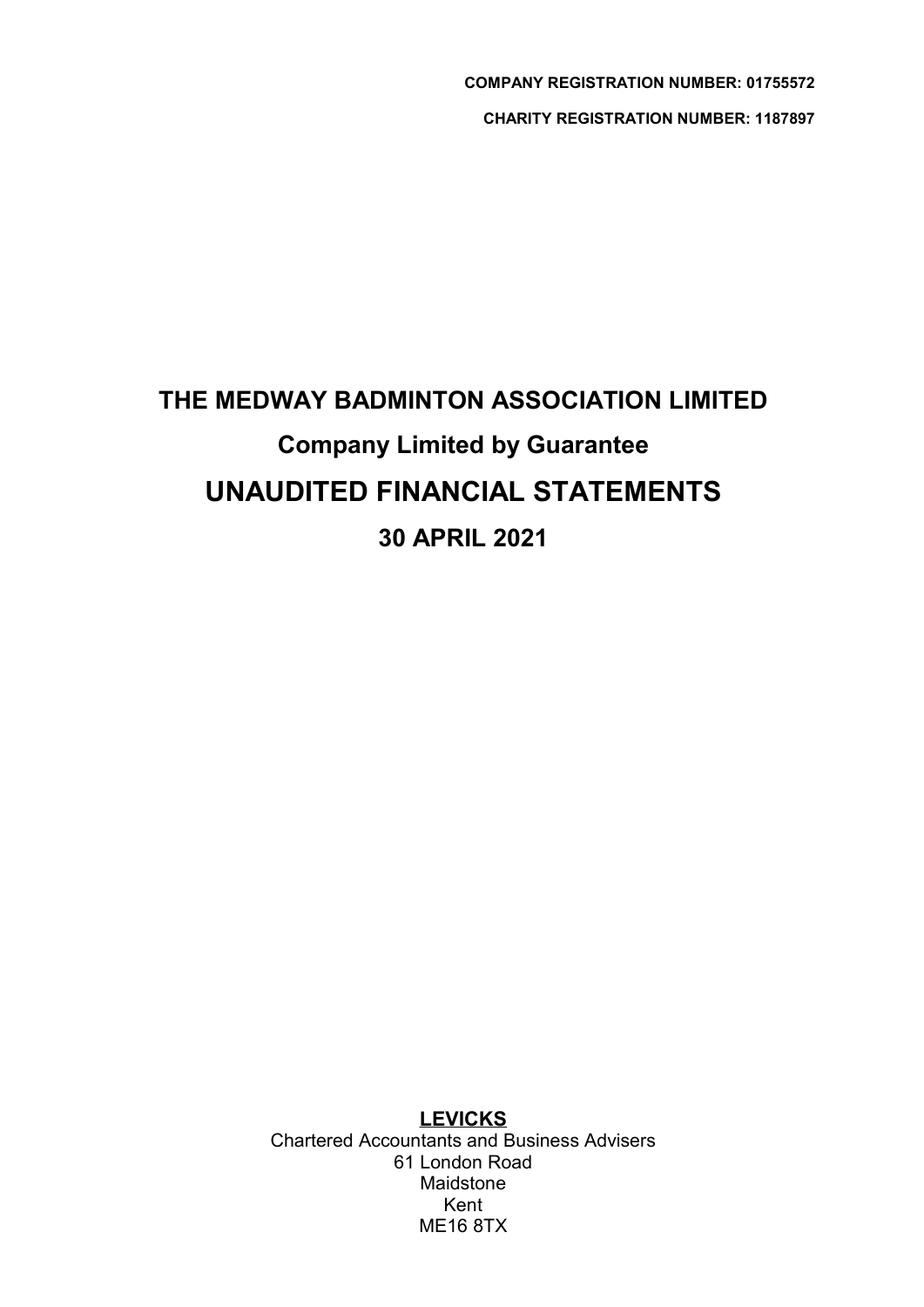# COMPANY LIMITED BY GUARANTEE

# FINANCIAL STATEMENTS

|                                                                                 | Page |
|---------------------------------------------------------------------------------|------|
| Trustees' annual report (incorporating the director's report)                   | 1    |
| Independent examiner's report to the trustees                                   | 6    |
| Statement of financial activities (including income and<br>expenditure account) |      |
| <b>Balance sheet</b>                                                            | 8    |
| Notes to the financial statements                                               | 10   |
| The following pages do not form part of the financial statements                |      |
| Detailed statement of financial activities                                      | 21   |
| Notes to the detailed statement of financial activities                         | 23   |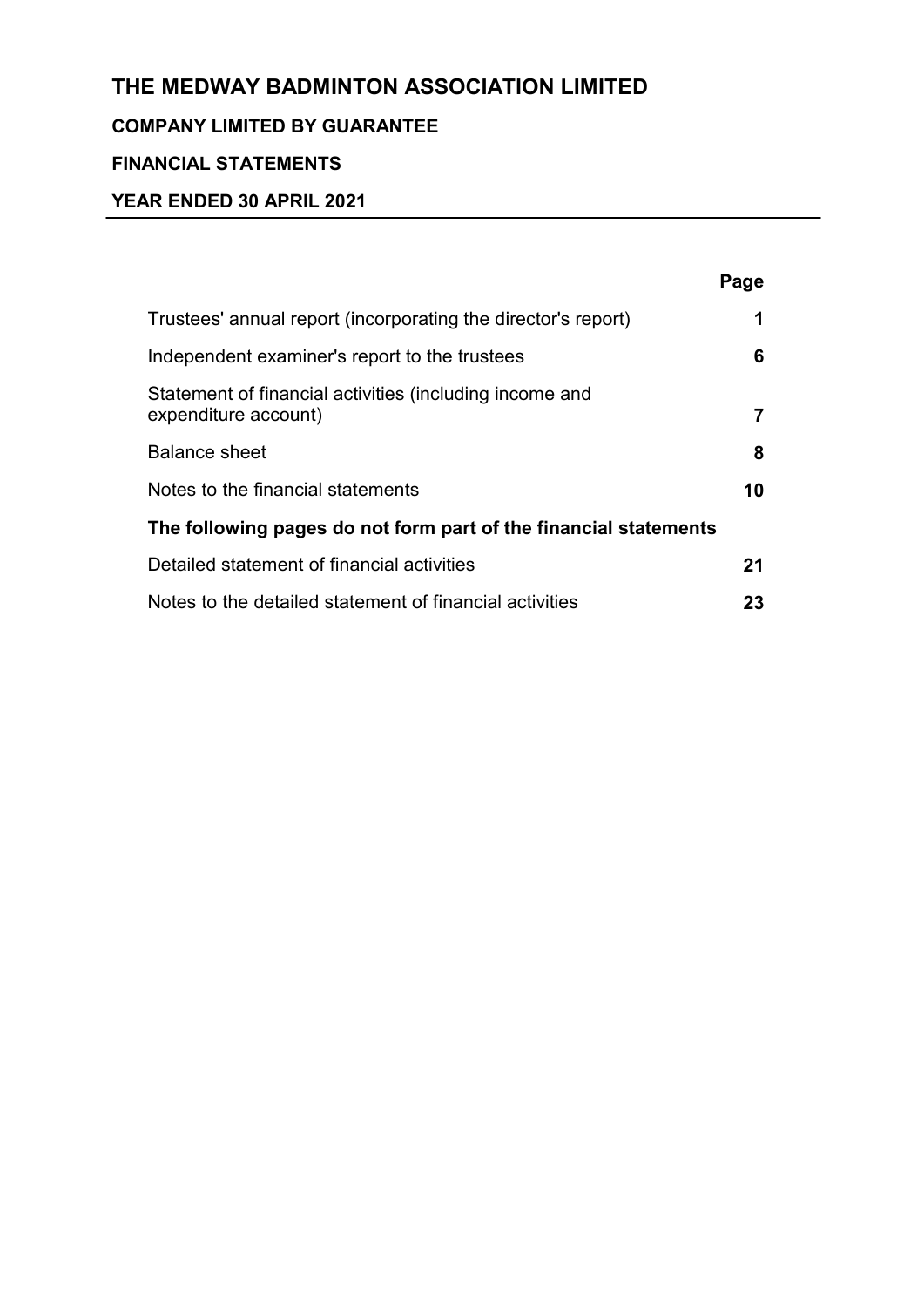# COMPANY LIMITED BY GUARANTEE

# TRUSTEES' ANNUAL REPORT (INCORPORATING THE DIRECTOR'S REPORT)

### YEAR ENDED 30 APRIL 2021

The trustees, who are also the directors for the purposes of company law, present their report and the unaudited financial statements of the charity for the year ended 30 April 2021.

### Reference and administrative details

| <b>Registered charity name</b>                   | The Medway Badminton Association Limited                                                                                                                 |
|--------------------------------------------------|----------------------------------------------------------------------------------------------------------------------------------------------------------|
| <b>Charity registration number</b>               | 1187897                                                                                                                                                  |
| <b>Company registration number</b>               | 01755572                                                                                                                                                 |
| <b>Principal office and registered</b><br>office | Castlemaine Hall<br>100 Castlemaine Avenue<br>Gillingham<br>Kent<br>ME7 2QE                                                                              |
| The trustees                                     |                                                                                                                                                          |
|                                                  | P H Stephenson<br>C Spring<br>M J O'Keeffe<br>H T Athawes<br>V S Young<br>K Rogers<br>A J Picariello<br><b>G T Struthers</b><br>N W Meinertzhagen-Wilson |
| Independent examiner                             | J A Griggs FCA Levicks Chartered Accountants<br>61 London Road<br>Maidstone<br>Kent<br><b>ME16 8TX</b>                                                   |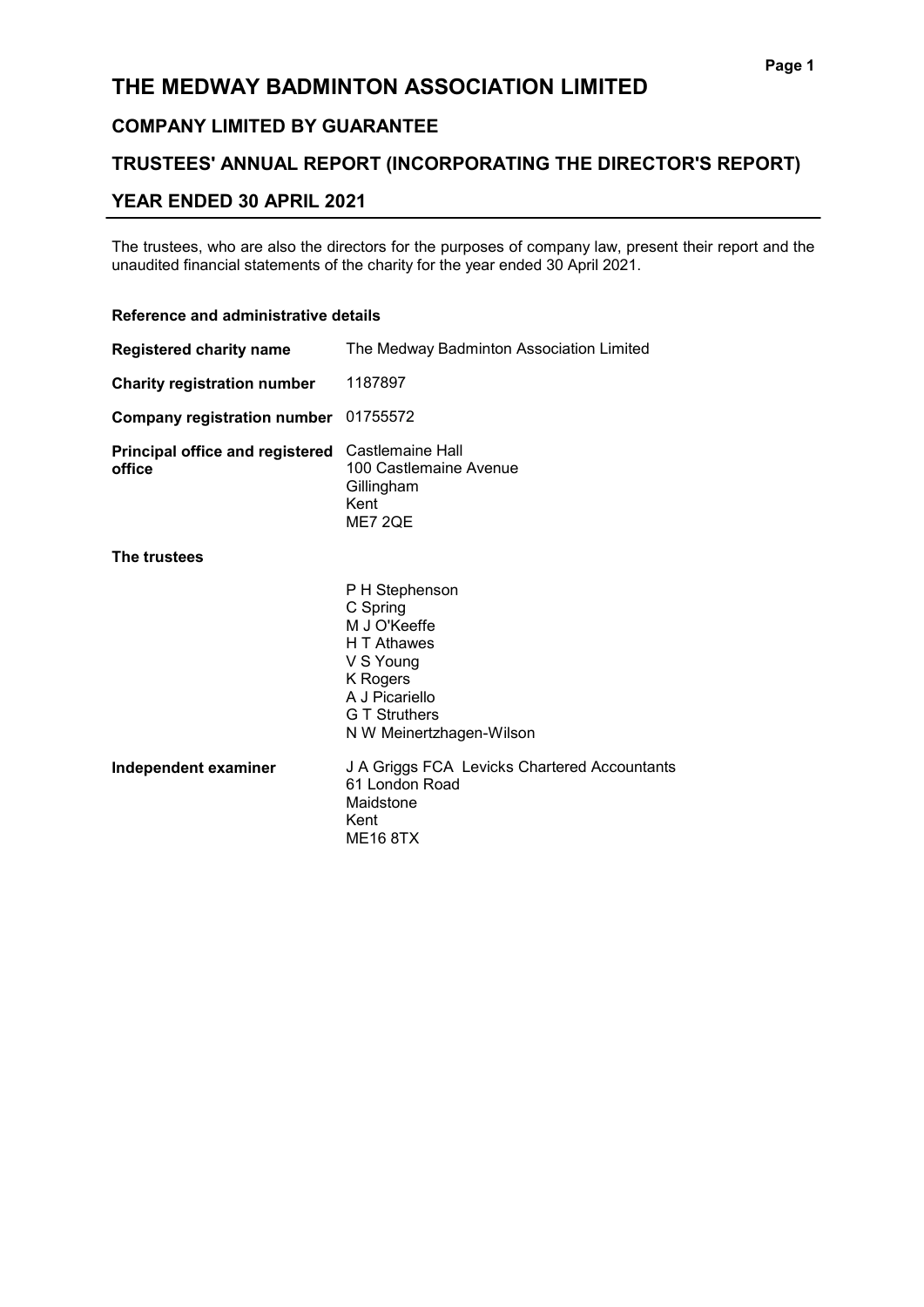### COMPANY LIMITED BY GUARANTEE

### TRUSTEES' ANNUAL REPORT (INCORPORATING THE DIRECTOR'S REPORT) (continued)

### YEAR ENDED 30 APRIL 2021

#### Structure, governance and management

The Medway Badminton Association Ltd (MBA) is governed by its memorandum and articles of association. The financial statements comply with all statutory requirements, its memorandum and articles of association and the Statement of Recommended Practice "Accounting and Reporting by Charities" Financial Reporting Standard 102 (FRS102).

The company is run by an elected management committee (Board of Directors) which meets on a regular basis. Members of this Board are elected annually at the annual general meeting (Articles 16.2 and 16.3).The management committee discusses business matters and operational issues whereby the Board can make decisions in keeping with our objectives.

To protect the future and longevity of the association it was decided to apply for charity status to increase a level of trust in our organisation. The Board felt that more people will be more inclined to give their money and/or time to a registered charity rather than to an unregulated organisation. This has important implications for our fundraising activities. Similarly, many suppliers and other organisations may give preferential treatment a registered charity.

Registered charities also enjoy a range of tax benefits that are not available to unregistered organisations. These benefits will impact on our organisation's finances, as shown by the receipt of funding from HSBC. The income and gains that MBA generates could be exempt from corporation tax and capital gains tax and these funds will be used for the community for additional charitable purposes. In addition, MBA can make use of the gift aid system which enables us to increase the value of donations made by UK taxpayers.

Charity status was achieved on 12th February 2020.

Recruitment of trustees and committee members is by word of mouth as a vacancy arises. Training is in accordance with the Charity Commission guidelines and new trustees receive a personal development plan on appointment.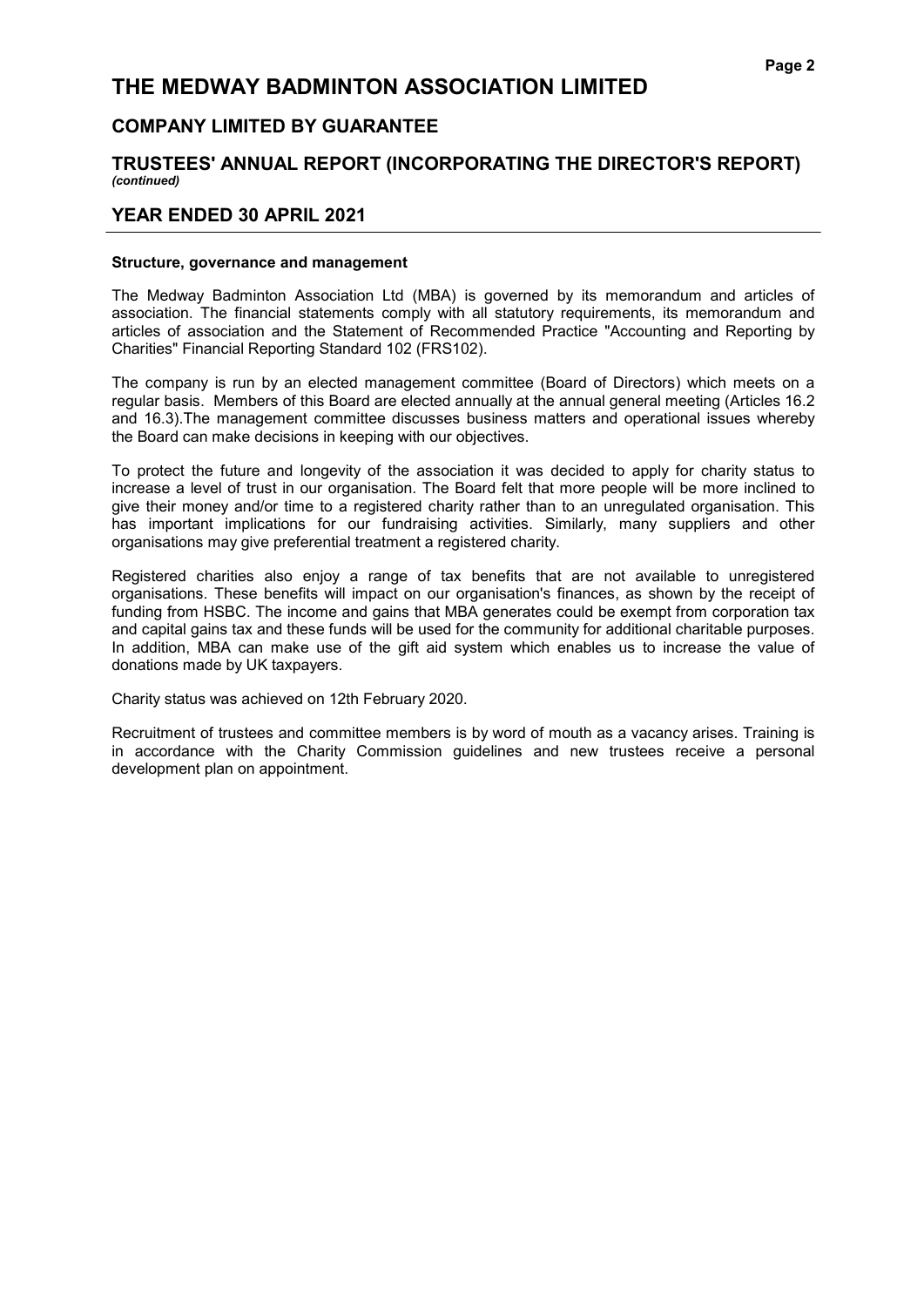# COMPANY LIMITED BY GUARANTEE

### TRUSTEES' ANNUAL REPORT (INCORPORATING THE DIRECTOR'S REPORT) (continued)

### YEAR ENDED 30 APRIL 2021

#### Objectives and activities

The charity's purpose is to promote the game of badminton and other athletic sports and pastimes for the benefit of the public in the Medway towns and surrounding district.

The aims of our charity are to increase levels of participation and interest in badminton both on and off the court. We work closely with local schools, the NHS and with both Medway Council Sports Development and Kent Sports Development Units to ensure our aims fully reflect the purposes that the charity was set up to further.

The Covid-19 regulations from both Government and Badminton England stopped virtually all play from March 2020 except for a few weeks across August/September where limitations prevented any substantial playing or coaching taking place. At the same time, all schools and indoor sports facilities were closed.

We review our aims, objectives, and activities each year. This review would normally look at what we have achieved in the previous 12 months, if any changes of direction are needed or if we can increase our presence in local schools and the community. We are hoping to continue our relationship with Medway Ethnic Minority Forum and the Medway Bangladeshi groups. MBA would also like to continue after school clubs for the secondary schools. Moving forward, the initial objective is to safely resume as many pre-Covid activities as possible. We have referred to the guidance contained in the Charity Commission's general guidance on public benefit when reviewing our aims and objectives and in planning our future activities. In particular, the trustees consider how planned activities will contribute to the aims and objectives they have set.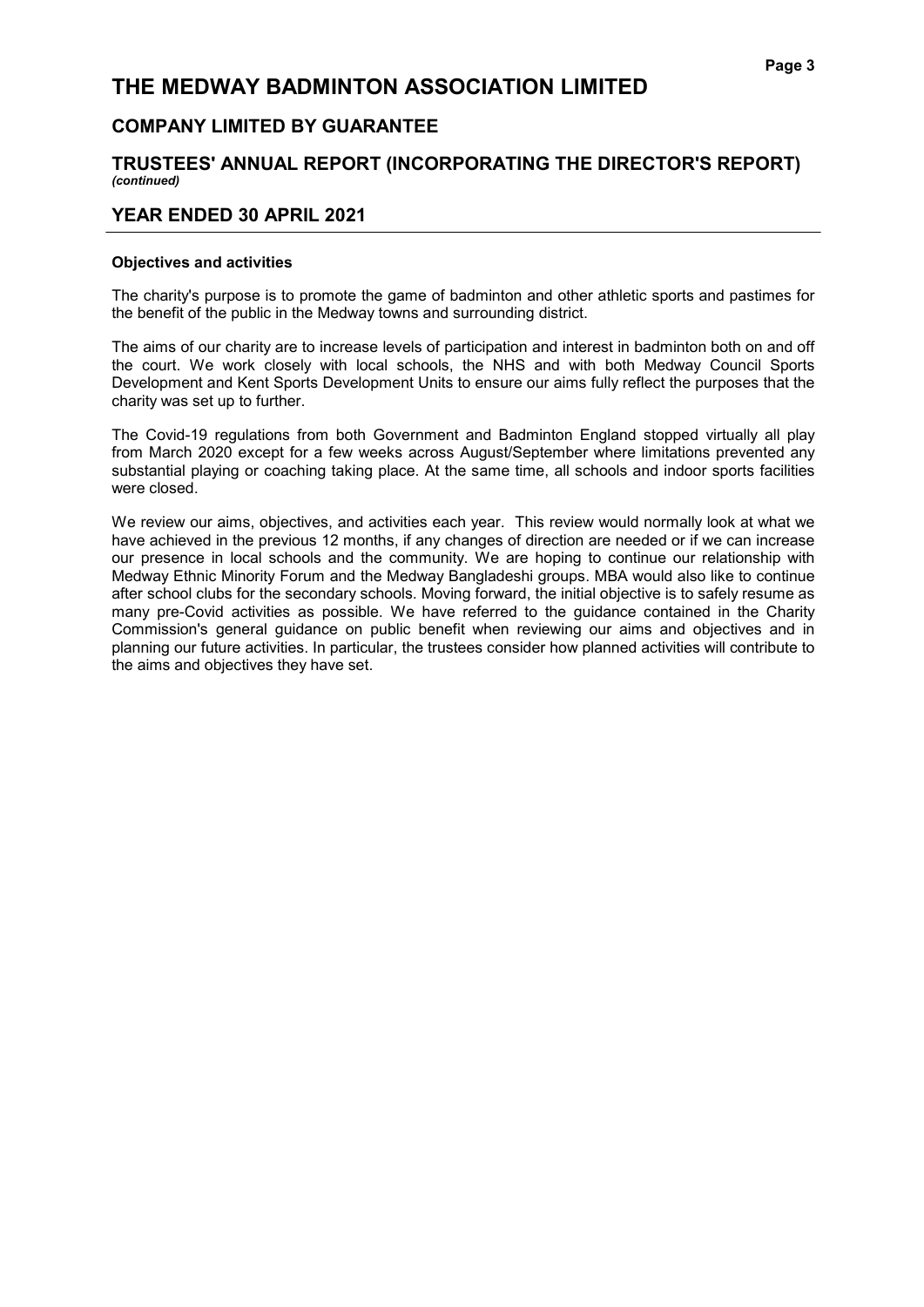### COMPANY LIMITED BY GUARANTEE

### TRUSTEES' ANNUAL REPORT (INCORPORATING THE DIRECTOR'S REPORT) (continued)

### YEAR ENDED 30 APRIL 2021

#### Achievements and performance

We have a booking system which enables members and visitors to the MBA to benefit from our work and have access to courts to play at a level suitable for themselves. We run Junior coaching sessions, all day Saturday, Sunday mornings and after school on Mondays. This gives the children the opportunity to learn skills, tactics, and rules of the game. It improves their levels of fitness and mental health, working together and behaving in a socially acceptable way. We are always looking to train the children to the point where they can play for clubs, and further. We provide 'ladies only' sessions during the day as well as a closed sessions for Muslim women with no men on the premises. Twice a week we host the newly formed Medway Mens Bangladeshi Badminton Group who are very keen to keep fit. We had hosted the Medway NHS Tipping the Balance group, but due to administrative problems the NHS closed it.MBA stepped in and re-activated the group which has proved to be a success and continues to support healthy lifestyle initiative designed to cut back on obesity. Also, during the badminton season (September to May) we host the Kent veteran's matches against other counties in age groups from 35 years to 70 years.

We work with Medway Council to promote badminton throughout the primary schools in Medway, cohosting the annual Medway Mini-Youth Games that attracts up to 43 schools. With both Medway and Kent Sports Development Units we assist in the running of the Medway first level Secondary Schools Badminton Competition. We have our own coaches that go into schools to coach their after-school satellite clubs. We open on Friday evenings for community/social badminton where we have attendees from a range of ages, from 7 to 70. This is particularly good for family groups. We organise first aid training for local coaches and players and also rent the premises for a local first aid training company. We had hosted the local PACT (Police and Communities Together) group. This has, unfortunately, ceased to convene but we have approached the organisers with a view to keeping such an important aspect of local life on course. We have a competitive league structure with 16 clubs providing teams for three main aspects which are - ladies only, men only and mixed teams. Clubs are always looking at social players with a view to getting them to join a club.

#### Financial review

Total income for the year amounted to £69,471 (2020 - £86,380). The net surplus on funds for the year amounted to £26,180 (2020 - £4,781). Total reserves at the end of the year were £207,732 (2020 - £181,552). Reserves are held for the continued upgrade and maintenance of the premises. The trustees are of the opinion that the reserves are sufficient to meet the future working capital requirements. There are no restricted reserves.

The investments gain during the year was £(6,371) (2020 - loss £2,285).

Due to nationwide lockdown caused by Covid-19 from March 2020, the MBA was forced to close to comply with government guidelines. Staff were either placed on unpaid leave or were furloughed from April 2020. Following the short lifting of the restrictions, the MBA opened in a limited form during August/September,closely following the social distancing and other guidelines. Some expenditure was required to make the premises Covid-19 safe. With administration staff furloughed, the directors have overseen various repairs and upgrades to the premises and furniture, the majority of this was undertaken with local firms.

The detailed accounts are on the following pages.

The trustees have complied with the duty in Section 17 (5) of the Charities Act 2011 to have regard to guidance published by the Charities Commission in respect of public benefit.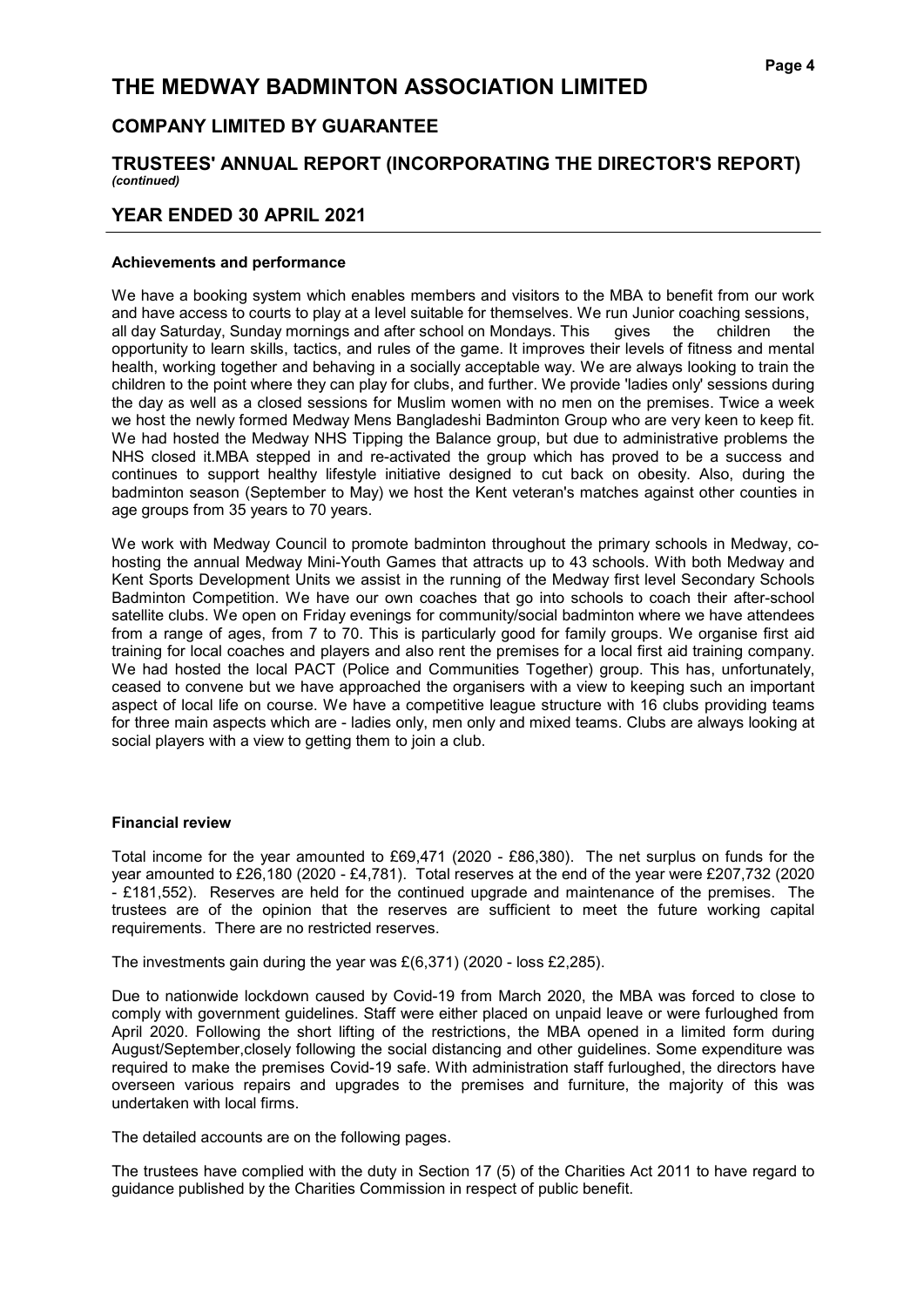# COMPANY LIMITED BY GUARANTEE

### TRUSTEES' ANNUAL REPORT (INCORPORATING THE DIRECTOR'S REPORT) (continued)

### YEAR ENDED 30 APRIL 2021

#### Small company provisions

This report has been prepared in accordance with the provisions applicable to companies entitled to the small companies exemption.

The trustees' annual report was approved on 3 August 2021 and signed on behalf of the board of trustees by:

Trustee<sup>1</sup>

C Spring K Rogers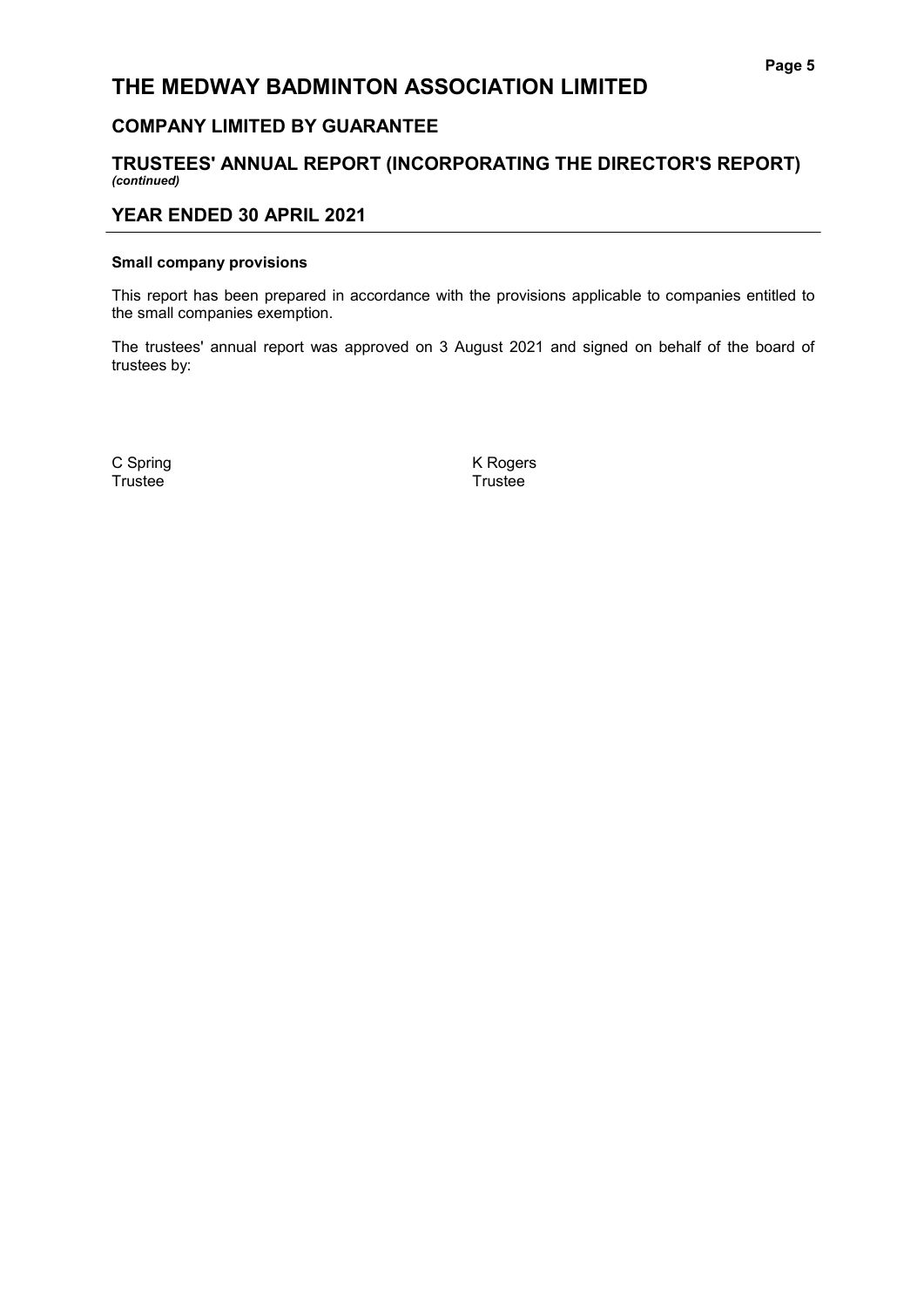# COMPANY LIMITED BY GUARANTEE

# INDEPENDENT EXAMINER'S REPORT TO THE TRUSTEES OF THE MEDWAY BADMINTON ASSOCIATION LIMITED

### YEAR ENDED 30 APRIL 2021

I report to the trustees on my examination of the financial statements of The Medway Badminton Association Limited ('the charity') for the year ended 30 April 2021.

#### Responsibilities and basis of report

As the trustees of the company (and also its directors for the purposes of company law) you are responsible for the preparation of the financial statements in accordance with the requirements of the Companies Act 2006 ('the 2006 Act').

Having satisfied myself that the accounts of the company are not required to be audited under Part 16 of the 2006 Act and are eligible for independent examination, I report in respect of my examination of the charity's accounts as carried out under section 145 of the Charities Act 2011 ('the 2011 Act'). In carrying out my examination I have followed the Directions given by the Charity Commission under section 145(5)(b) of the 2011 Act.

#### Independent examiner's statement

I have completed my examination. I confirm that no matters have come to my attention in connection with the examination giving me cause to believe:

- 1. accounting records were not kept in respect of the charity as required by section 386 of the 2006 Act; or
- 2. the financial statements do not accord with those records; or
- 3. the financial statements do not comply with the accounting requirements of section 396 of the 2006 Act other than any requirement that the accounts give a 'true and fair' view which is not a matter considered as part of an independent examination; or
- 4. the financial statements have not been prepared in accordance with the methods and principles of the Statement of Recommended Practice for accounting and reporting by charities applicable to charities preparing their accounts in accordance with the Financial Reporting Standard applicable in the UK and Republic of Ireland (FRS 102).

I have no concerns and have come across no other matters in connection with the examination to which attention should be drawn in this report in order to enable a proper understanding of the accounts to be reached.

J A Griggs FCA Levicks Chartered Accountants Independent Examiner

61 London Road Maidstone Kent ME16 8TX

25 August 2021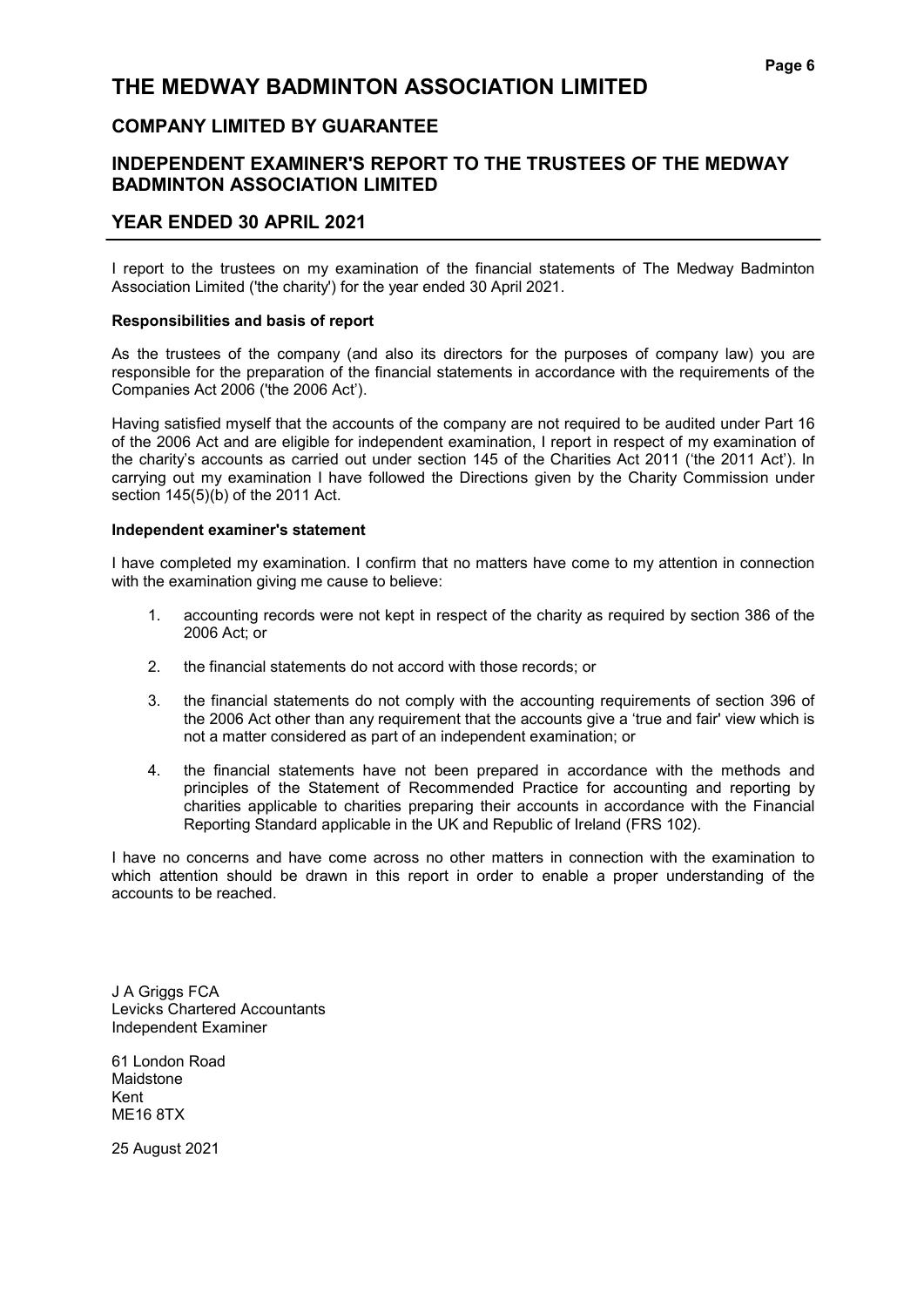# COMPANY LIMITED BY GUARANTEE

# STATEMENT OF FINANCIAL ACTIVITIES (INCLUDING INCOME AND EXPENDITURE ACCOUNT)

### YEAR ENDED 30 APRIL 2021

|                                                                                                                                              | 2021<br>Unrestricted  |                                             | 2020                                        |                                             |
|----------------------------------------------------------------------------------------------------------------------------------------------|-----------------------|---------------------------------------------|---------------------------------------------|---------------------------------------------|
|                                                                                                                                              | <b>Note</b>           | funds<br>£                                  | <b>Total funds</b><br>£                     | Total funds<br>£                            |
| Income and endowments<br>Donations and legacies<br>Charitable activities<br>Other trading activities<br>Investment income<br>Other income    | 5<br>6<br>7<br>8<br>9 | 44,026<br>9,444<br>2,940<br>1,092<br>11,969 | 44,026<br>9,444<br>2,940<br>1,092<br>11,969 | 2,449<br>62,720<br>18,946<br>1,044<br>1,222 |
| Total income                                                                                                                                 |                       | 69,471                                      | 69,471                                      | 86,381                                      |
| <b>Expenditure</b><br>Expenditure on raising funds:<br>Costs of other trading activities<br>Expenditure on charitable activities<br>Taxation | 10<br>11,12<br>13     | (2,974)<br>(46, 454)<br>(234)<br>(49, 662)  | (2,974)<br>(46, 454)<br>(234)               | (13, 791)<br>(70, 264)<br>4,740             |
| <b>Total expenditure</b><br>Net gains/(losses) on investments                                                                                | 14                    | 6,371                                       | (49, 662)<br>6,371                          | (79, 315)<br>(2, 285)                       |
| Net income and net movement in funds                                                                                                         |                       | 26,180                                      | 26,180                                      | 4,781                                       |
| <b>Reconciliation of funds</b><br>Total funds brought forward                                                                                |                       | 181,552                                     | 181,552                                     | 176,771                                     |
| <b>Total funds carried forward</b>                                                                                                           |                       | 207,732                                     | 207,732                                     | 181,552                                     |

The statement of financial activities includes all gains and losses recognised in the year. All income and expenditure derive from continuing activities.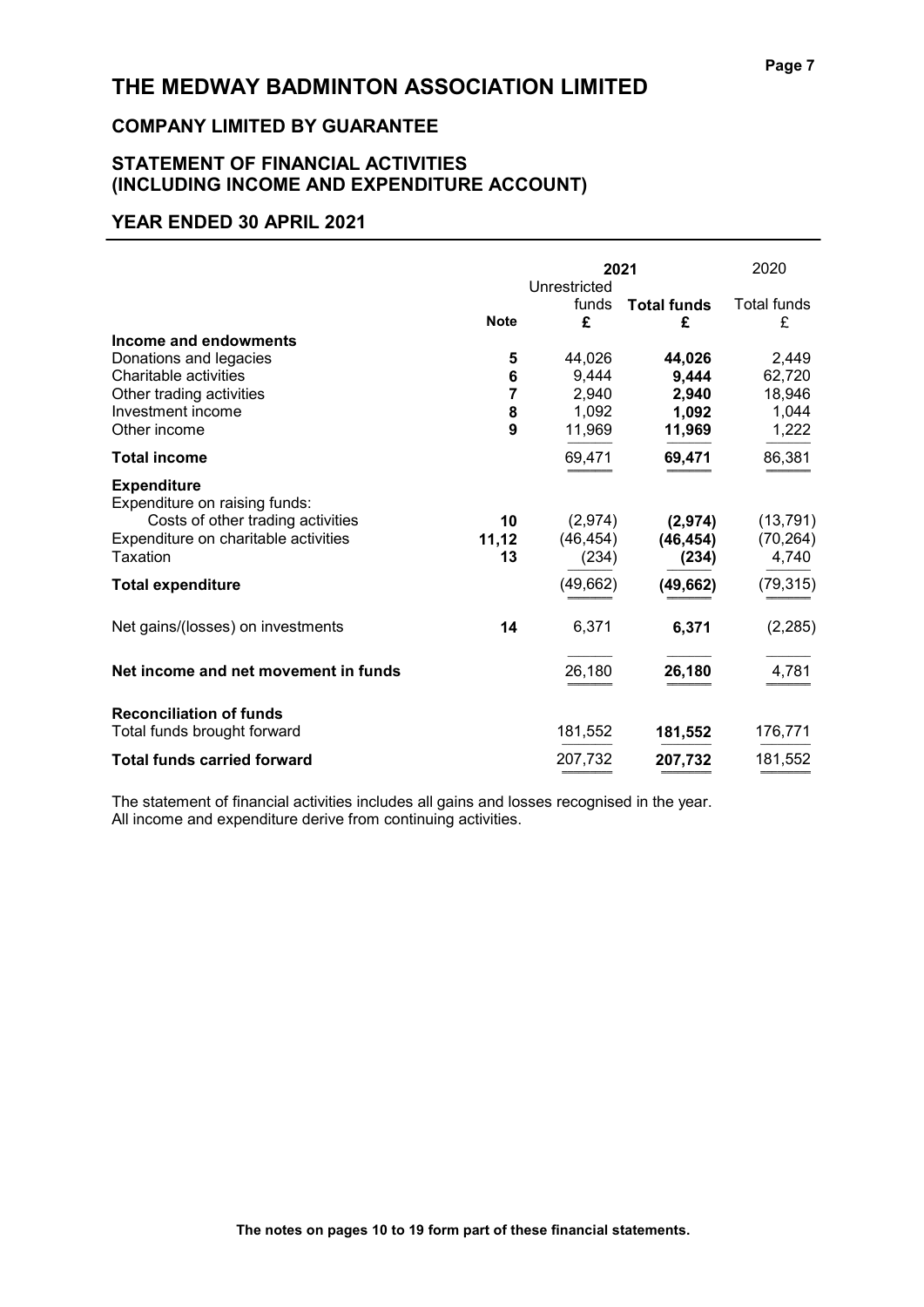# COMPANY LIMITED BY GUARANTEE

# BALANCE SHEET

# 30 APRIL 2021

|                                                                                                     |                | 2021                                           |         | 2020                                           |                    |
|-----------------------------------------------------------------------------------------------------|----------------|------------------------------------------------|---------|------------------------------------------------|--------------------|
|                                                                                                     | <b>Note</b>    | £                                              | £       | £                                              | £                  |
| <b>FIXED ASSETS</b><br>Tangible fixed assets                                                        | 19             |                                                | 181,093 |                                                | 177,068            |
| <b>CURRENT ASSETS</b><br><b>Stocks</b><br><b>Debtors</b><br>Investments<br>Cash at bank and in hand | 20<br>21<br>22 | 5,397<br>2,817<br>141,959<br>18,250<br>168,423 |         | 5,028<br>1,655<br>130,535<br>12,029<br>149,247 |                    |
| <b>CREDITORS: amounts falling due</b><br>within one year                                            | 23             | 4,591                                          |         | 5,121                                          |                    |
| <b>NET CURRENT ASSETS</b>                                                                           |                |                                                | 163,832 |                                                | 144,126            |
| <b>TOTAL ASSETS LESS CURRENT</b><br><b>LIABILITIES</b>                                              |                |                                                | 344,925 |                                                | 321,194            |
| <b>CREDITORS: amounts falling due</b><br>after more than one year                                   | 24             |                                                | 137,193 |                                                | 139,642<br>181,552 |
| <b>NET ASSETS</b>                                                                                   |                |                                                | 207,732 |                                                |                    |
| <b>FUNDS OF THE CHARITY</b><br>Unrestricted funds                                                   |                |                                                | 207,732 |                                                | 181,552            |
| <b>Total charity funds</b>                                                                          | 28             |                                                | 207,732 |                                                | 181,552            |

For the year ending 30 April 2021 the charity was entitled to exemption from audit under section 477 of the Companies Act 2006 relating to small companies.

Directors' responsibilities:

- The members have not required the company to obtain an audit of its financial statements for the year in question in accordance with section 476;
- The directors acknowledge their responsibilities for complying with the requirements of the Act with respect to accounting records and the preparation of financial statements.

These financial statements have been prepared in accordance with the provisions applicable to companies subject to the small companies' regime.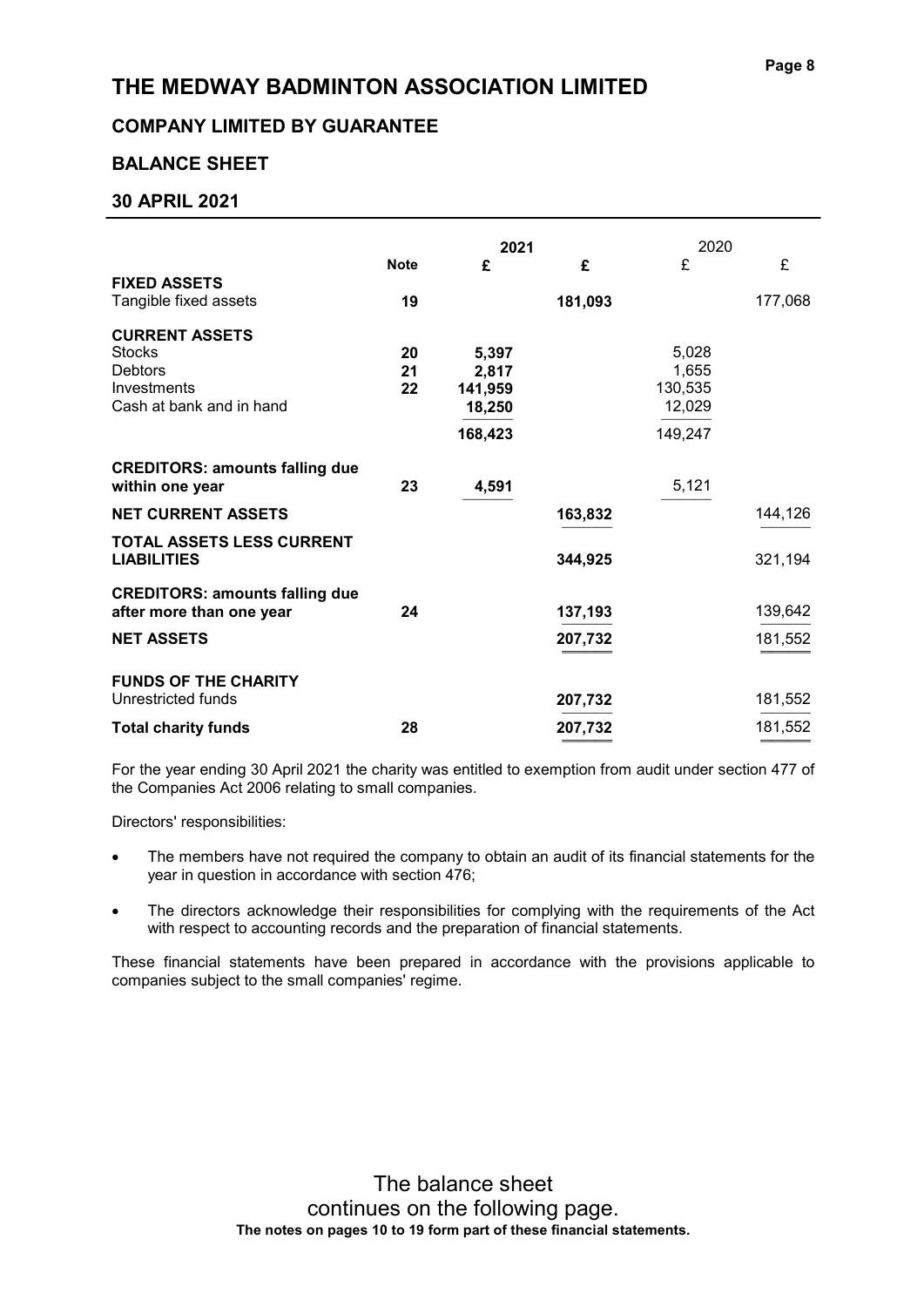# COMPANY LIMITED BY GUARANTEE

### **BALANCE SHEET** (continued)

### 30 APRIL 2021

These financial statements were approved by the board of trustees and authorised for issue on 3 August 2021, and are signed on behalf of the board by:

C Spring K Rogers **Trustee**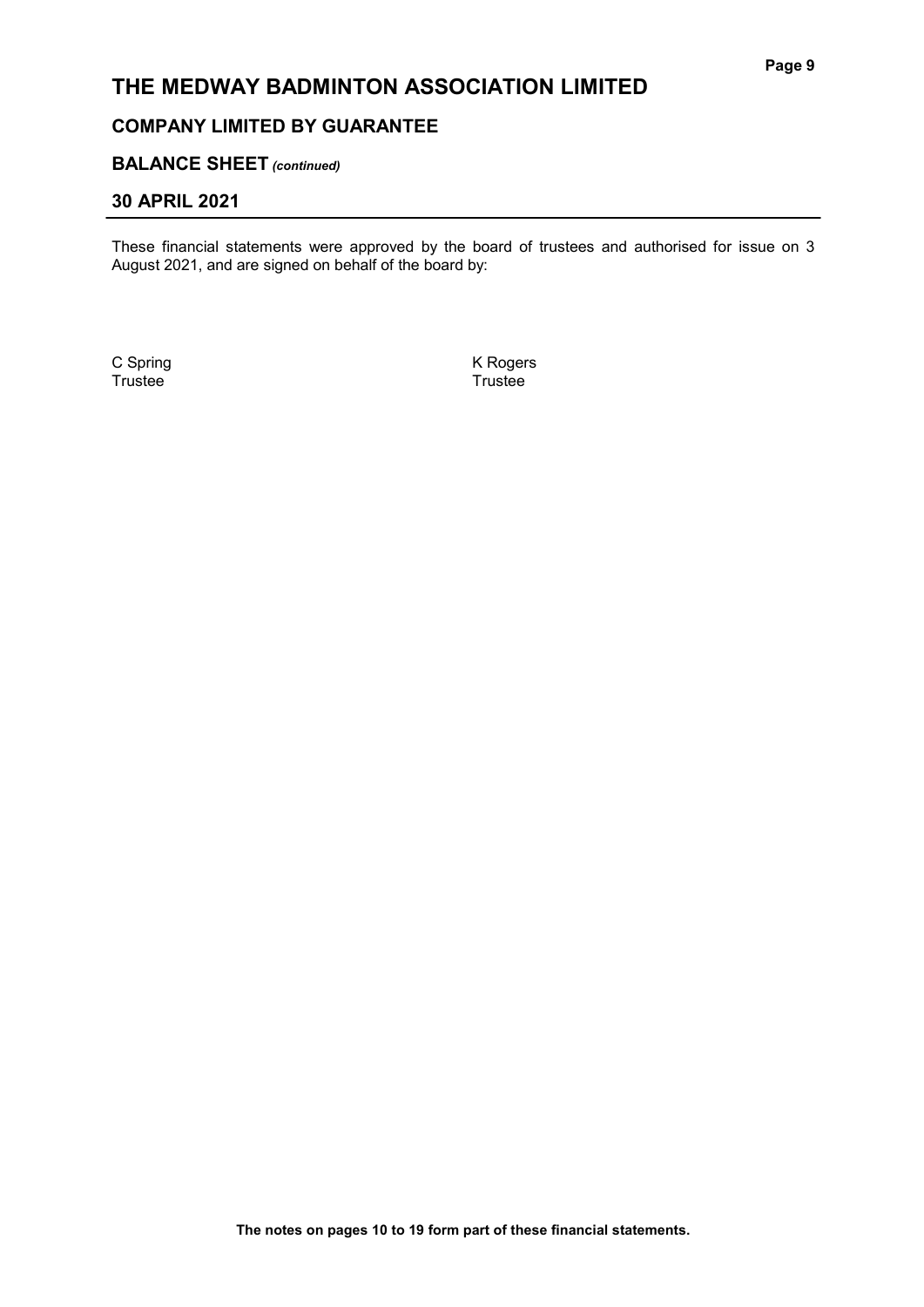### COMPANY LIMITED BY GUARANTEE

### NOTES TO THE FINANCIAL STATEMENTS

### YEAR ENDED 30 APRIL 2021

#### 1. General information

The charity is a public benefit entity and a private company limited by guarantee, registered in England and Wales and a registered charity in England and Wales. The address of the registered office is Castlemaine Hall, 100 Castlemaine Avenue, Gillingham, Kent, ME7 2QE. The charitable company registered with the Charity Commission on 12 February 2020 and therefore have prepared accounts that also comply with the Charities Act 2011 this year.

#### 2. Statement of compliance

These financial statements have been prepared in compliance with FRS 102, 'The Financial Reporting Standard applicable in the UK and the Republic of Ireland', the Statement of Recommended Practice applicable to charities preparing their accounts in accordance with the Financial Reporting Standard applicable in the UK and Republic of Ireland (FRS 102) (Charities SORP (FRS 102)), the Companies Act 2006 and the Charities Act 2011.

The charity is a public benefit entity as defined by FRS 102.

#### 3. Accounting policies

#### Basis of preparation

The financial statements have been prepared on the historical cost basis, as modified by the revaluation of certain financial assets and liabilities and investment properties measured at fair value through income or expenditure.

The financial statements are prepared in sterling, which is the functional currency of the entity.

#### Going concern

There are no material uncertainties about the charity's ability to continue.

#### Income tax

Current tax is recognised on taxable income or expenditure for the current and past periods. Current tax is measured at the amounts of tax the charity is expected to pay or recover using the tax rates and laws that have been enacted or substantively enacted at the reporting date. The charity is not generally subject to tax and so the deferred tax provision from previous years has been removed.

#### Fund accounting

Unrestricted funds are available for use at the discretion of the trustees to further any of the charity's purposes.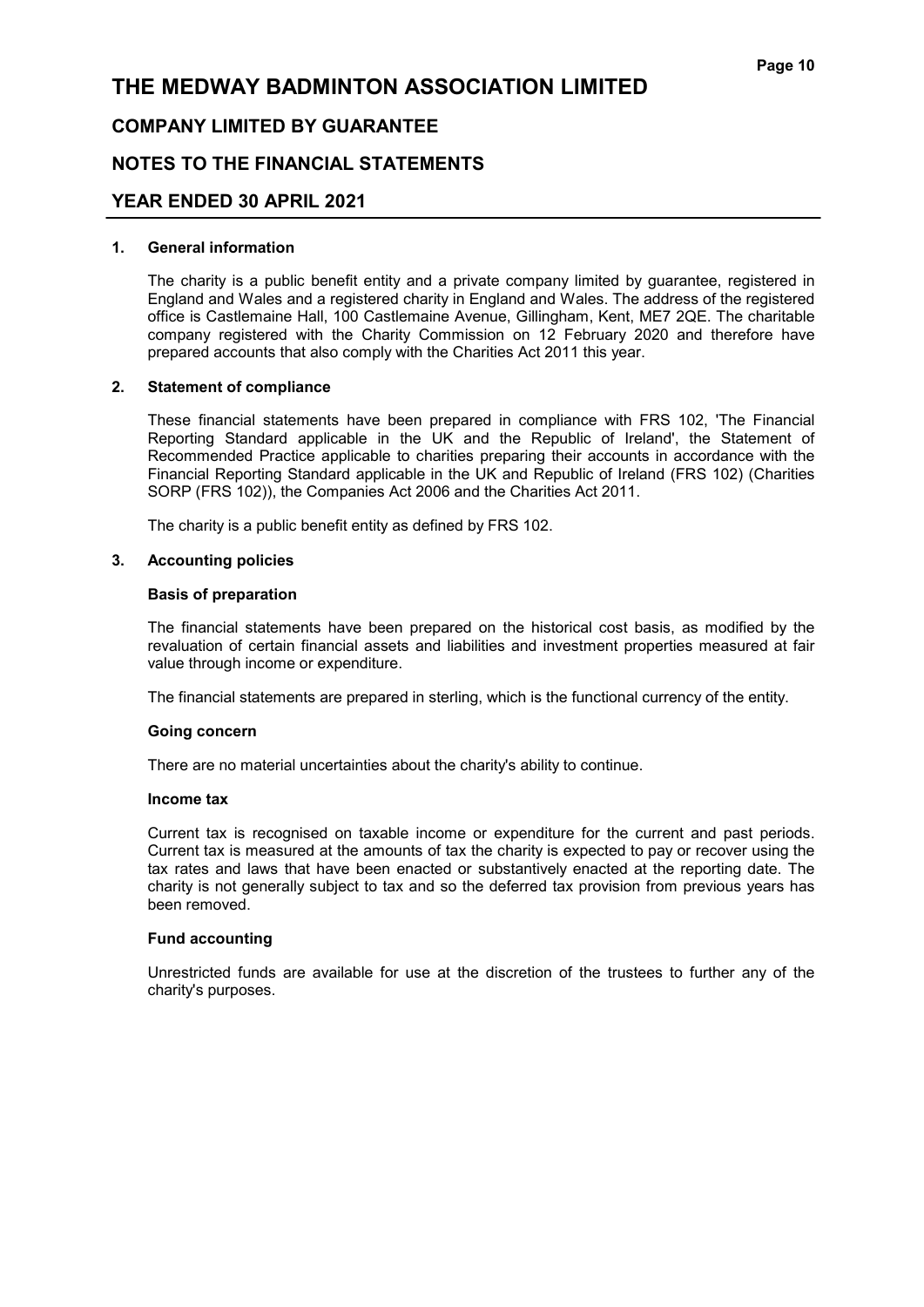### COMPANY LIMITED BY GUARANTEE

### NOTES TO THE FINANCIAL STATEMENTS (continued)

### YEAR ENDED 30 APRIL 2021

#### 3. Accounting policies (continued)

#### Incoming resources

All income is included in the statement of financial activities when entitlement has passed to the charity, it is probable that the economic benefits associated with the transaction will flow to the charity and the amount can be reliably measured. The following specific policies are applied to particular categories of income:

- income from donations or grants is recognised when there is evidence of entitlement to the gift, receipt is probable and its amount can be measured reliably.

- income from contracts for the supply of services is recognised with the delivery of the contracted service. This is classified as unrestricted funds unless there is a contractual requirement for it to be spent on a particular purpose and returned if unspent, in which case it may be regarded as restricted.

#### Resources expended

Expenditure is recognised on an accrual basis as a liability is incurred.

Charitable expenditure comprises those costs incurred by the charity in the delivery of its activities and services for its beneficiaries. It includes costs that can be allocated directly to such activities and those costs of an indirect nature necessary to support them.

Governance costs include those costs associated with meeting the constitutional and statutory requirements of the charity and include the independent examination fees.

#### Operating leases

Lease payments are recognised as an expense over the lease term on a straight-line basis. The aggregate benefit of lease incentives is recognised as a reduction to expense over the lease term, on a straight-line basis.

#### Tangible assets

Tangible assets are initially recorded at cost, and subsequently stated at cost less any accumulated depreciation and impairment losses.

#### Depreciation

Depreciation is calculated so as to write off the cost or valuation of an asset, less its residual value, over the useful economic life of that asset as follows:

| Long leasehold property | 10% Staight line or over the term of the lease |
|-------------------------|------------------------------------------------|
| Plant and machinery     | 20% straight line                              |
| Fixtures and fittings   | 20% straight line                              |

#### **Stocks**

Stock is measured at the lower of cost and net realisable value after making allowance for obsolete and slow moving items.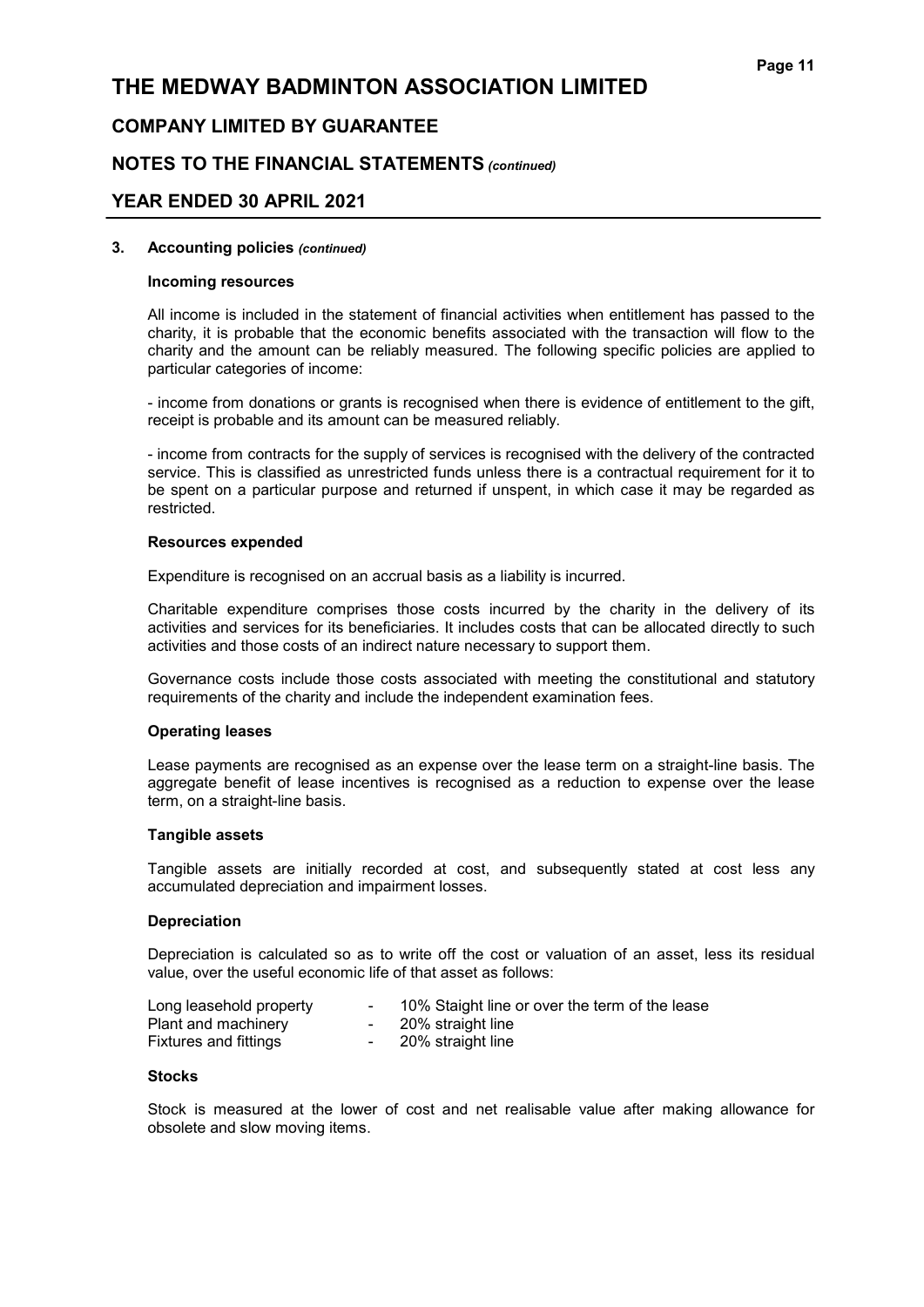### COMPANY LIMITED BY GUARANTEE

### NOTES TO THE FINANCIAL STATEMENTS (continued)

### YEAR ENDED 30 APRIL 2021

#### 3. Accounting policies (continued)

#### Grants

Grants related to expenditure on tangible fixed assets are carried forward on the balance sheet and credited to the statement of financial activity over the useful life of the asset to which they relate. The amounts shown in the balance sheet in respect of grants received consist of the total grants received at balance sheet date less amounts so far credited to the statement of financial activity and are included as deferred income. Grants of a revenue nature are credited to income in the period to to which they relate.

#### Current asset investments

Current asset investments are stated at market value at the balance sheet date. Any gain or loss on revaluation is taken to the statement of financial activities.

#### Current assets

Amounts owed to the association at the year end in respect of hall bookings or other income are shown as debtors, less provision for amounts that may prove uncollectible.

Short term deposits include cash held on deposit in UK banks.

#### Financial instruments

Financial instruments are classified and accounted for, according to the substance of the contractual arrangement, as either financial assets, financial liabilities or equity instruments. An equity instrument is any contract that evidences a residual interest in the assets of the company after deducting all of its liabilities.

#### Current liabilities

Creditors represent sums committed for payment prior to the balance sheet date that were not settled as at that date.

#### Defined contribution plans

Contributions to defined contribution plans are recognised as an expense in the period in which the related service is provided. Prepaid contributions are recognised as an asset to the extent that the prepayment will lead to a reduction in future payments or a cash refund.

When contributions are not expected to be settled wholly within 12 months of the end of the reporting date in which the employees render the related service, the liability is measured on a discounted present value basis. The unwinding of the discount is recognised as an expense in the period in which it arises.

#### 4. Limited by guarantee

The amount of the guarantee of each member of the company is limited to £1.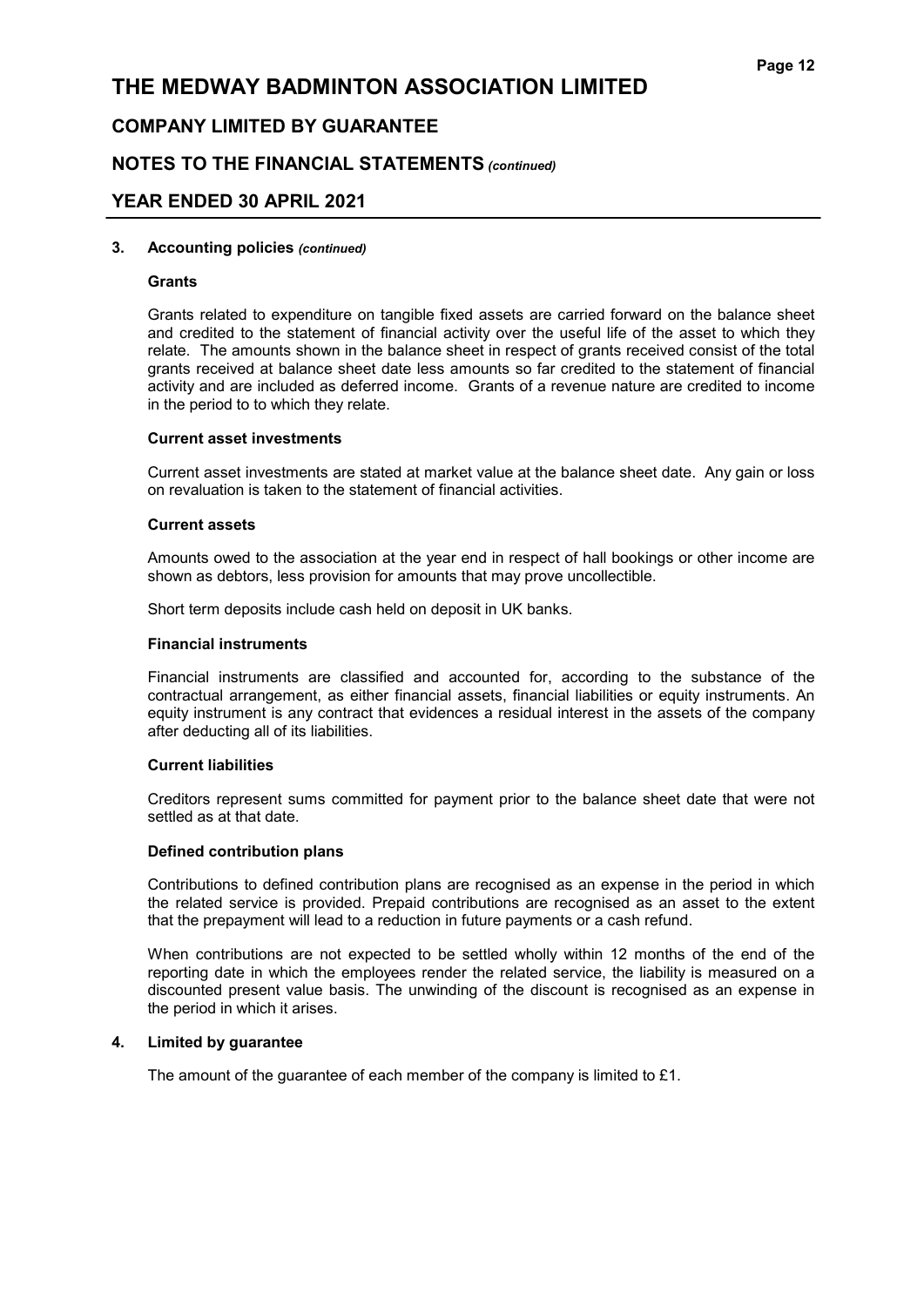# COMPANY LIMITED BY GUARANTEE

# NOTES TO THE FINANCIAL STATEMENTS (continued)

# YEAR ENDED 30 APRIL 2021

# 5. Donations and legacies

|    |                                      | Funds<br>£        | Unrestricted Total Funds<br>2021<br>£              | Unrestricted<br>Funds<br>£ | <b>Total Funds</b><br>2020<br>£ |
|----|--------------------------------------|-------------------|----------------------------------------------------|----------------------------|---------------------------------|
|    | <b>DONATIONS</b><br>Donations        | 6                 | 6                                                  |                            |                                 |
|    | <b>GRANTS</b>                        |                   |                                                    |                            |                                 |
|    | Grants receivable                    | 44,020            | 44,020                                             | 2,449                      | 2,449                           |
|    |                                      | 44,026            | 44,026                                             | 2,449                      | 2,449                           |
| 6. | <b>Charitable activities</b>         |                   |                                                    |                            |                                 |
|    |                                      | <b>Funds</b><br>£ | Unrestricted Total Funds Unrestricted<br>2021<br>£ | Funds<br>£                 | <b>Total Funds</b><br>2020<br>£ |
|    | Hall income                          | 9,444             | 9,444                                              | 62,720                     | 62,720                          |
| 7. | <b>Other trading activities</b>      |                   |                                                    |                            |                                 |
|    |                                      | Funds<br>£        | Unrestricted Total Funds<br>2021<br>£              | Unrestricted<br>Funds<br>£ | <b>Total Funds</b><br>2020<br>£ |
|    | Bar income                           | 371               | 371                                                | 6,667                      | 6,667                           |
|    | Kitchen income<br>Sports shop income | 6<br>2,563        | 6<br>2,563                                         | 1,314<br>10,965            | 1,314<br>10,965                 |
|    |                                      |                   |                                                    |                            |                                 |
|    |                                      | 2,940             | 2,940                                              | 18,946                     | 18,946                          |
| 8. | <b>Investment income</b>             |                   |                                                    |                            |                                 |
|    |                                      | Funds<br>£        | Unrestricted Total Funds<br>2021<br>£              | Unrestricted<br>Funds<br>£ | <b>Total Funds</b><br>2020<br>£ |
|    | <b>Dividends</b>                     | 453               | 453                                                | 453                        | 453                             |
|    | Interest receivable                  | 639               | 639                                                | 591                        | 591                             |
|    |                                      | 1,092             | 1,092                                              | 1,044                      | 1,044                           |
| 9. | <b>Other income</b>                  |                   |                                                    |                            |                                 |
|    |                                      | Funds             | Unrestricted Total Funds<br>2021                   | Unrestricted<br>Funds      | <b>Total Funds</b><br>2020      |

|                            | <b>Funds</b><br>£ | 2021   | <b>Funds</b> | 2020  |
|----------------------------|-------------------|--------|--------------|-------|
| Meeting room hire          |                   |        | 229          | 229   |
| Advertising                |                   |        | 350          | 350   |
| Job retention scheme grant | 11,969            | 11,969 | 643          | 643   |
|                            | 11,969            | 11,969 | 1,222        | 1,222 |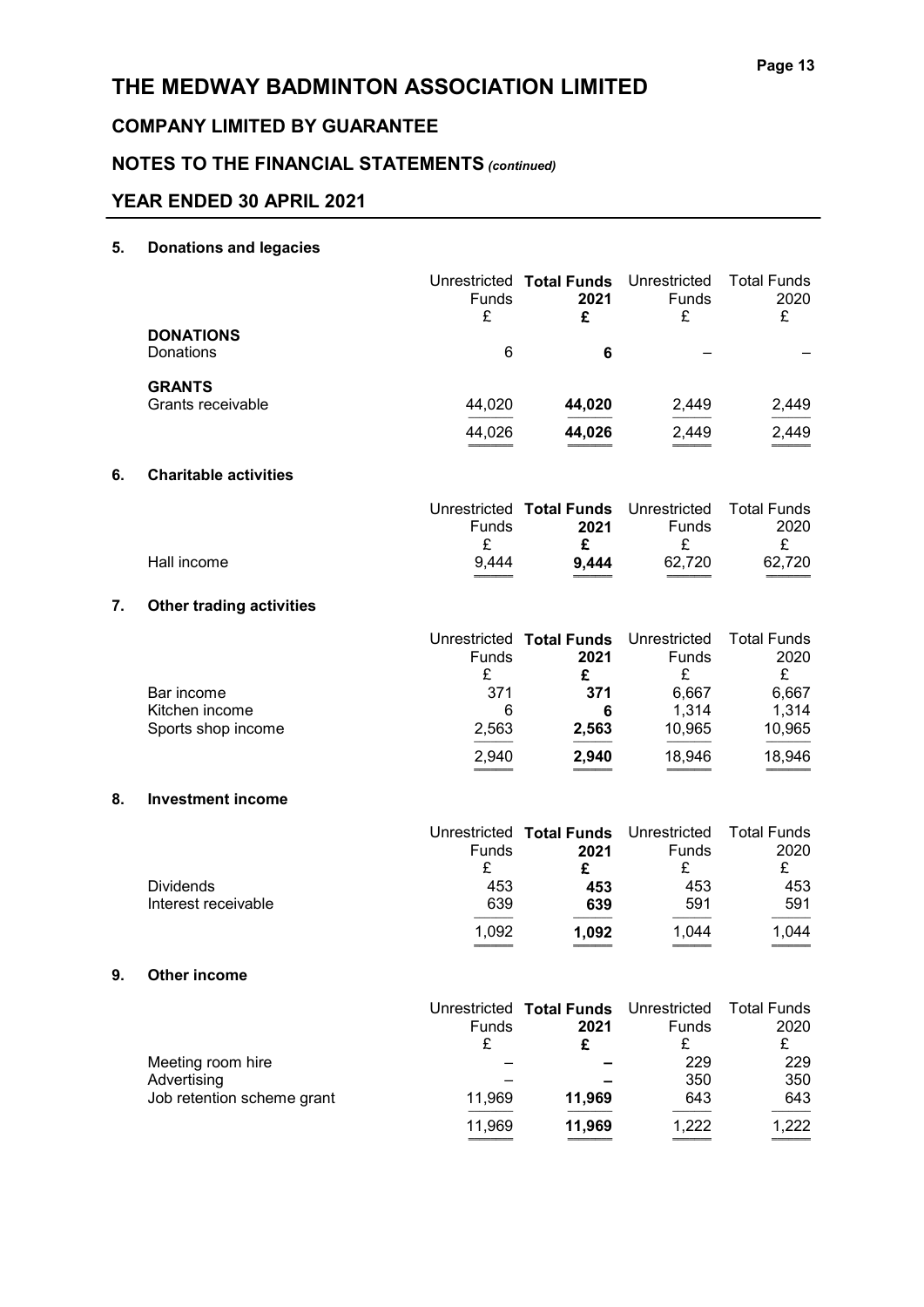# COMPANY LIMITED BY GUARANTEE

# NOTES TO THE FINANCIAL STATEMENTS (continued)

### YEAR ENDED 30 APRIL 2021

### 10. Costs of other trading activities

|             |              | Unrestricted Total Funds Unrestricted Total Funds |              |        |
|-------------|--------------|---------------------------------------------------|--------------|--------|
|             | <b>Funds</b> | 2021                                              | <b>Funds</b> | 2020   |
|             |              |                                                   |              |        |
| Bar         | 703          | 703                                               | 3,982        | 3,982  |
| Kitchen     | 5            | 5                                                 | 569          | 569    |
| Sports shop | 2,266        | 2,266                                             | 9,240        | 9,240  |
|             | 2,974        | 2,974                                             | 13,791       | 13,791 |
|             |              |                                                   |              |        |

### 11. Expenditure on charitable activities by fund type

|                  |        | Unrestricted Total Funds | Unrestricted | Total Funds |
|------------------|--------|--------------------------|--------------|-------------|
|                  | Funds  | 2021                     | Funds        | 2020        |
|                  |        |                          |              |             |
| <b>Badminton</b> | 44.704 | 44.704                   | 68.514       | 68,514      |
| Support costs    | 1.750  | 1,750                    | 1.750        | 1,750       |
|                  | 46,454 | 46,454                   | 70,264       | 70,264      |

#### 12. Expenditure on charitable activities by activity type

|                  | Activities             |       |                    |            |
|------------------|------------------------|-------|--------------------|------------|
|                  | undertaken             |       | <b>Total funds</b> | Total fund |
|                  | directly Support costs |       | 2021               | 2020       |
|                  |                        |       |                    |            |
| <b>Badminton</b> | 44,704                 |       | 44,704             | 68,514     |
| Governance costs |                        | 1,750 | 1.750              | 1,750      |
|                  | 44,704                 | 1,750 | 46,454             | 70,264     |

### 13. Taxation

#### Major components of tax expense/(income)

|                                                                 | 2021<br>£ | 2020    |
|-----------------------------------------------------------------|-----------|---------|
| <b>Current tax:</b><br>UK current tax expense                   | 234       |         |
| Deferred tax:<br>Origination and reversal of timing differences |           | (4,740) |
| <b>Taxation</b>                                                 | 234       | (4,740) |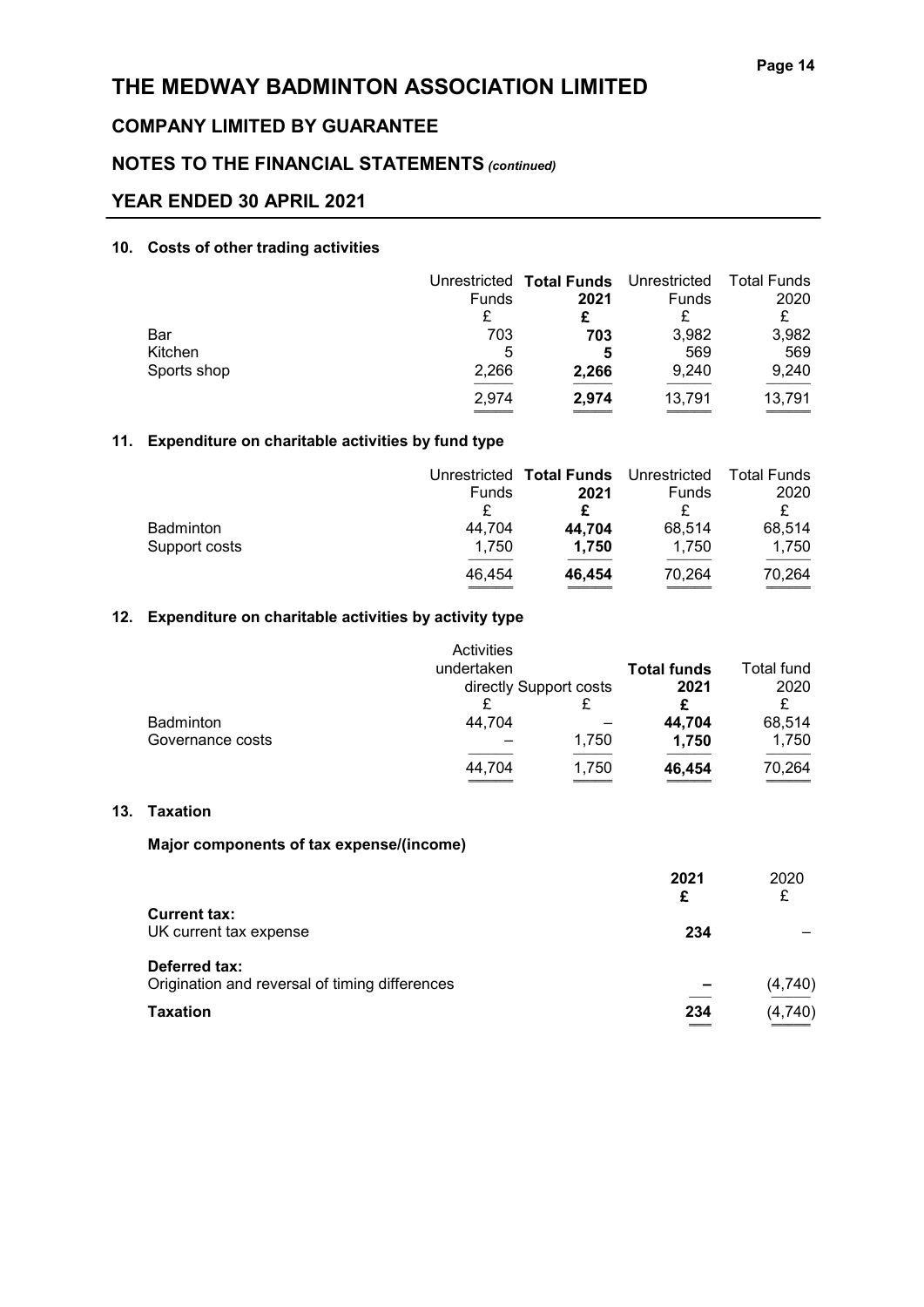# COMPANY LIMITED BY GUARANTEE

# NOTES TO THE FINANCIAL STATEMENTS (continued)

# YEAR ENDED 30 APRIL 2021

#### 14. Net gains/(losses) on investments

|     |                                                     | <b>Funds</b> | Unrestricted Total Funds<br>2021 | Unrestricted<br>Funds | <b>Total Funds</b><br>2020 |
|-----|-----------------------------------------------------|--------------|----------------------------------|-----------------------|----------------------------|
|     | Gains/(losses) on listed investments                | £<br>6,371   | £<br>6,371                       | £<br>(2, 285)         | £<br>(2, 285)              |
| 15. | Net income                                          |              |                                  |                       |                            |
|     | Net income is stated after charging/(crediting):    |              |                                  |                       |                            |
|     | Depreciation of tangible fixed assets               |              |                                  | 2021<br>£<br>5.632    | 2020<br>£<br>4.388         |
| 16. | Independent examination fees                        |              |                                  |                       |                            |
|     | Fees payable to the independent examiner for:       |              |                                  | 2021<br>£             | 2020<br>£                  |
|     | Independent examination of the financial statements |              |                                  | 1.750                 | 1.750                      |

### 17. Staff costs

The total staff costs and employee benefits for the reporting period are analysed as follows:

|                                         | 2021   | 2020   |
|-----------------------------------------|--------|--------|
|                                         |        |        |
| Wages and salaries                      | 17.327 | 36,875 |
| Employer contributions to pension plans | 329    | 301    |
|                                         | 17.656 | 37.176 |

There are no key management personnel paid by the Association.

The average head count of employees during the year was 5 (2020: 5). The average number of full-time equivalent employees during the year is analysed as follows:

|               | . . | $\tilde{\phantom{a}}$<br>. . | 2021 | 2020 |
|---------------|-----|------------------------------|------|------|
|               |     |                              | No.  | No.  |
| General staff |     |                              | Ð    | 5    |
|               |     |                              | ___  | ___  |

No employee received employee benefits of more than £60,000 during the year (2020: Nil).

### 18. Trustee remuneration and expenses

Trustee remuneration and expenses are disclosed in note 33.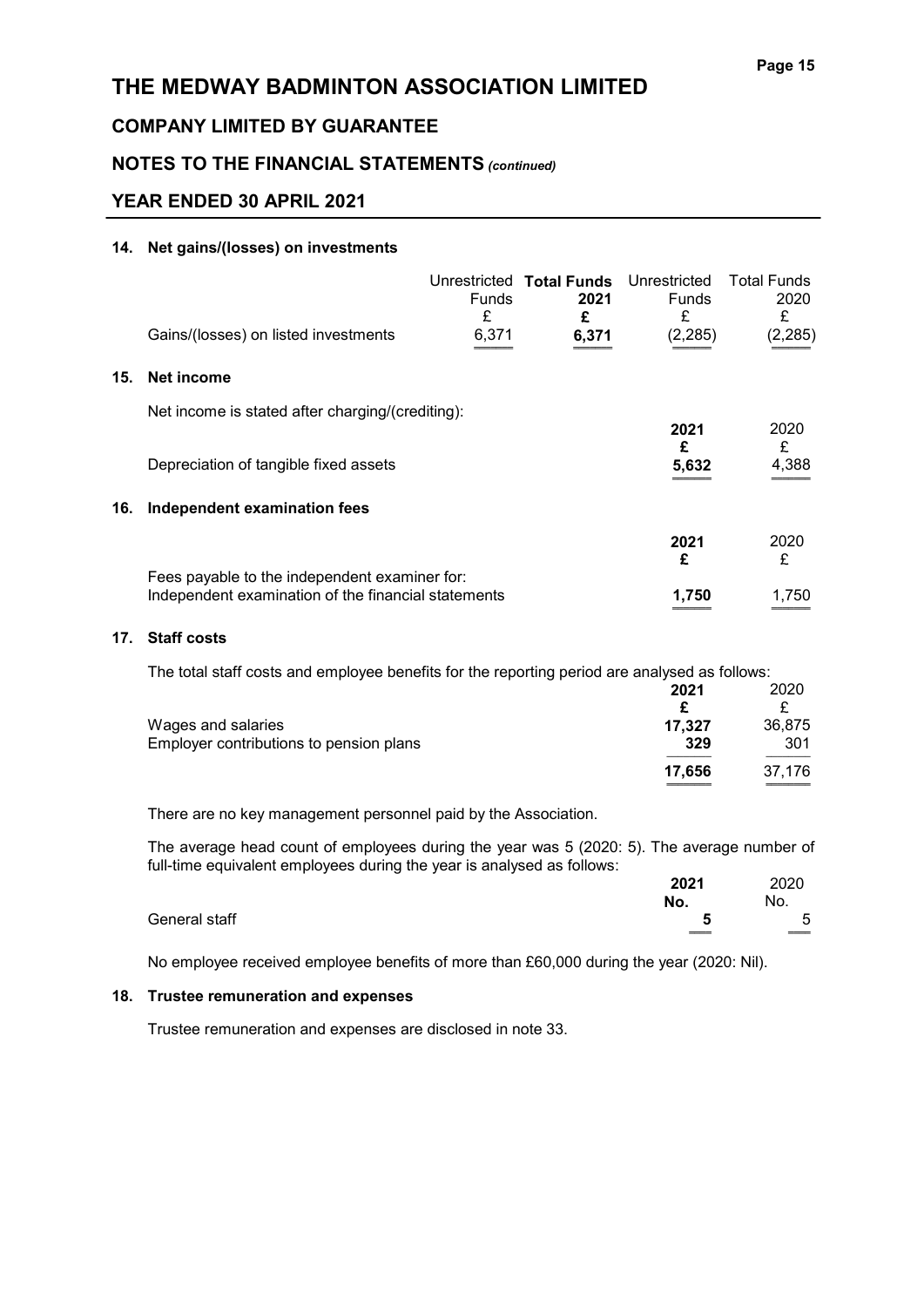# THE MEDWAY BADMINTON ASSOCIATION LIMITED

# COMPANY LIMITED BY GUARANTEE

# NOTES TO THE FINANCIAL STATEMENTS (continued)

# YEAR ENDED 30 APRIL 2021

### 19. Tangible fixed assets

|     |                               | Long      |                          |                     |              |
|-----|-------------------------------|-----------|--------------------------|---------------------|--------------|
|     |                               | leasehold | Plant and                | <b>Fixtures and</b> |              |
|     |                               | property  | machinery                | fittings            | <b>Total</b> |
|     |                               | £         | £                        | £                   | £            |
|     | Cost                          |           |                          |                     |              |
|     | At 1 May 2020                 | 256,916   | 950                      | 32,369              | 290,235      |
|     | Additions                     | 2,809     | 2,763                    | 4,085               | 9,657        |
|     | Disposals                     |           |                          | (1,938)             | (1,938)      |
|     | At 30 April 2021              | 259,725   | 3,713                    | 34,516              | 297,954      |
|     | <b>Depreciation</b>           |           |                          |                     |              |
|     | At 1 May 2020                 | 81,605    | 950                      | 30,612              | 113,167      |
|     | Charge for the year           | 3,709     | 553                      | 1,370               | 5,632        |
|     | Disposals                     |           | $\overline{\phantom{0}}$ | (1,938)             | (1,938)      |
|     | At 30 April 2021              | 85,314    | 1,503                    | 30,044              | 116,861      |
|     | <b>Carrying amount</b>        |           |                          |                     |              |
|     | At 30 April 2021              | 174,411   | 2,210                    | 4,472               | 181,093      |
|     | At 30 April 2020              | 175,311   |                          | 1,757               | 177,068      |
| 20. | <b>Stocks</b>                 |           |                          |                     |              |
|     |                               |           |                          |                     | 2020         |
|     |                               |           |                          | 2021<br>£           | £            |
|     | Raw materials and consumables |           |                          | 5,397               | 5,028        |
|     |                               |           |                          |                     |              |
| 21. | <b>Debtors</b>                |           |                          |                     |              |
|     |                               |           |                          |                     |              |
|     |                               |           |                          | 2021<br>£           | 2020<br>£    |
|     | Trade debtors                 |           |                          |                     | 112          |
|     | Other debtors                 |           |                          | 2,817               | 1,543        |
|     |                               |           |                          |                     |              |
|     |                               |           |                          | 2,817               | 1,655        |
| 22. | <b>Investments</b>            |           |                          |                     |              |
|     |                               |           |                          | 2021                | 2020         |
|     |                               |           |                          | £                   | £            |

| Investments at market value | 71.959  | 65.135  |
|-----------------------------|---------|---------|
| Short-term deposits         | 70.000  | 65.400  |
|                             | 141.959 | 130,535 |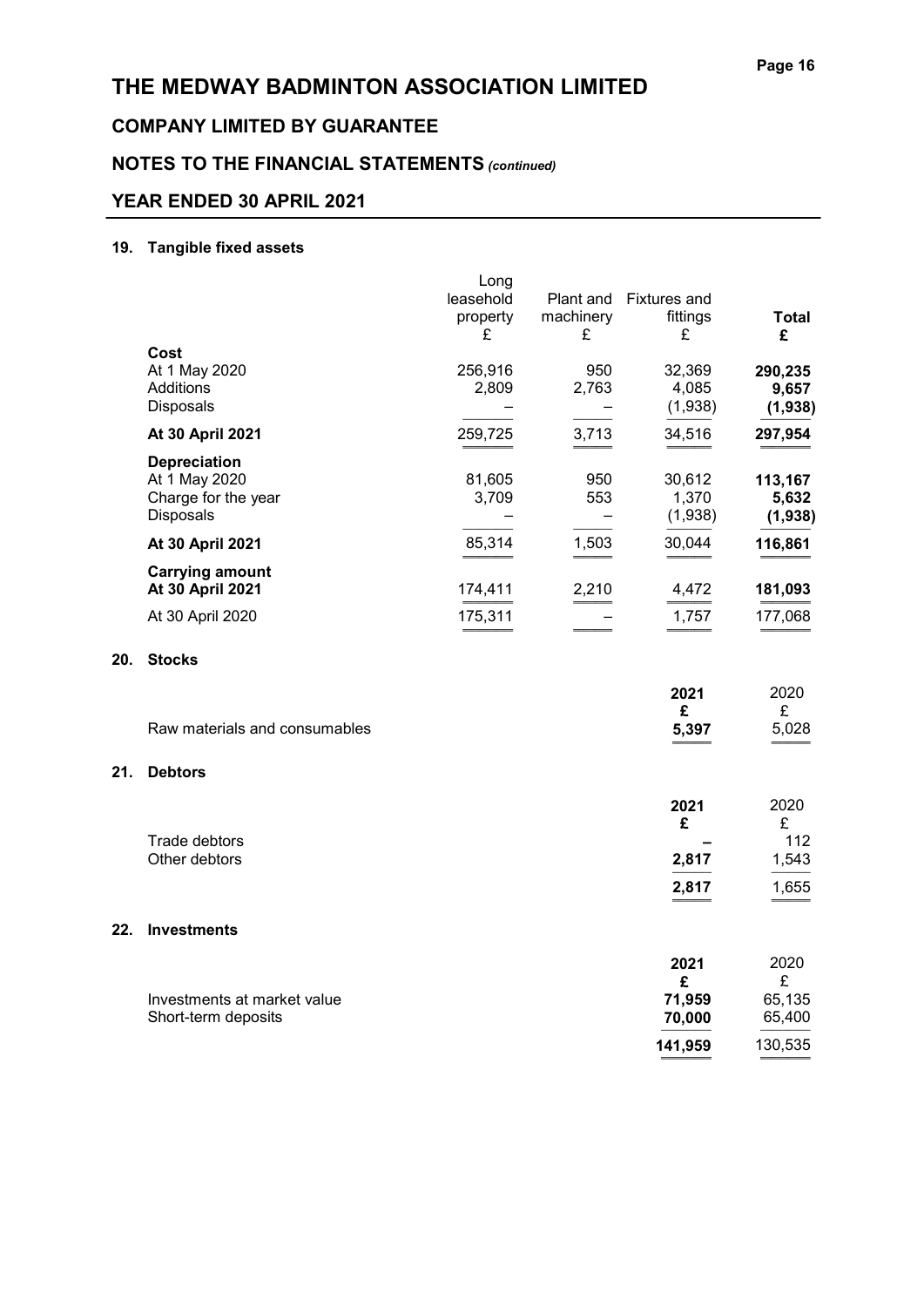### COMPANY LIMITED BY GUARANTEE

### NOTES TO THE FINANCIAL STATEMENTS (continued)

### YEAR ENDED 30 APRIL 2021

#### 23. Creditors: amounts falling due within one year

|     |                                                             | 2021<br>£ | 2020<br>£ |
|-----|-------------------------------------------------------------|-----------|-----------|
|     | Accruals and deferred income                                | 4,358     | 5,054     |
|     | Corporation tax                                             | 233       |           |
|     | Social security and other taxes                             |           | 67        |
|     |                                                             | 4,591     | 5,121     |
|     | 24. Creditors: amounts falling due after more than one year |           |           |
|     |                                                             | 2021<br>£ | 2020<br>£ |
|     | Accruals and deferred income                                | 137,193   | 139,642   |
| 25. | <b>Deferred income</b>                                      |           |           |
|     |                                                             | 2021<br>£ | 2020<br>£ |
|     | At 1 May 2020                                               | 142,091   | 144,540   |
|     | Amount released to income                                   | (2, 449)  | (2, 449)  |
|     | At 30 April 2021                                            | 139,642   | 142,091   |
|     |                                                             |           |           |

#### 26. Pensions and other post retirement benefits

#### Defined contribution plans

The amount recognised in income or expenditure as an expense in relation to defined contribution plans was £329 (2020: £301).

### 27. Grants

The amounts recognised in the financial statements for grants are as follows:

|                                                         | 2021    | 2020    |
|---------------------------------------------------------|---------|---------|
|                                                         |         |         |
| Recognised in creditors:                                |         |         |
| Deferred government grants due within one year          | 2.449   | 2.449   |
| Deferred government grants due after more than one year | 139,642 | 142.091 |
|                                                         | 142,091 | 144.540 |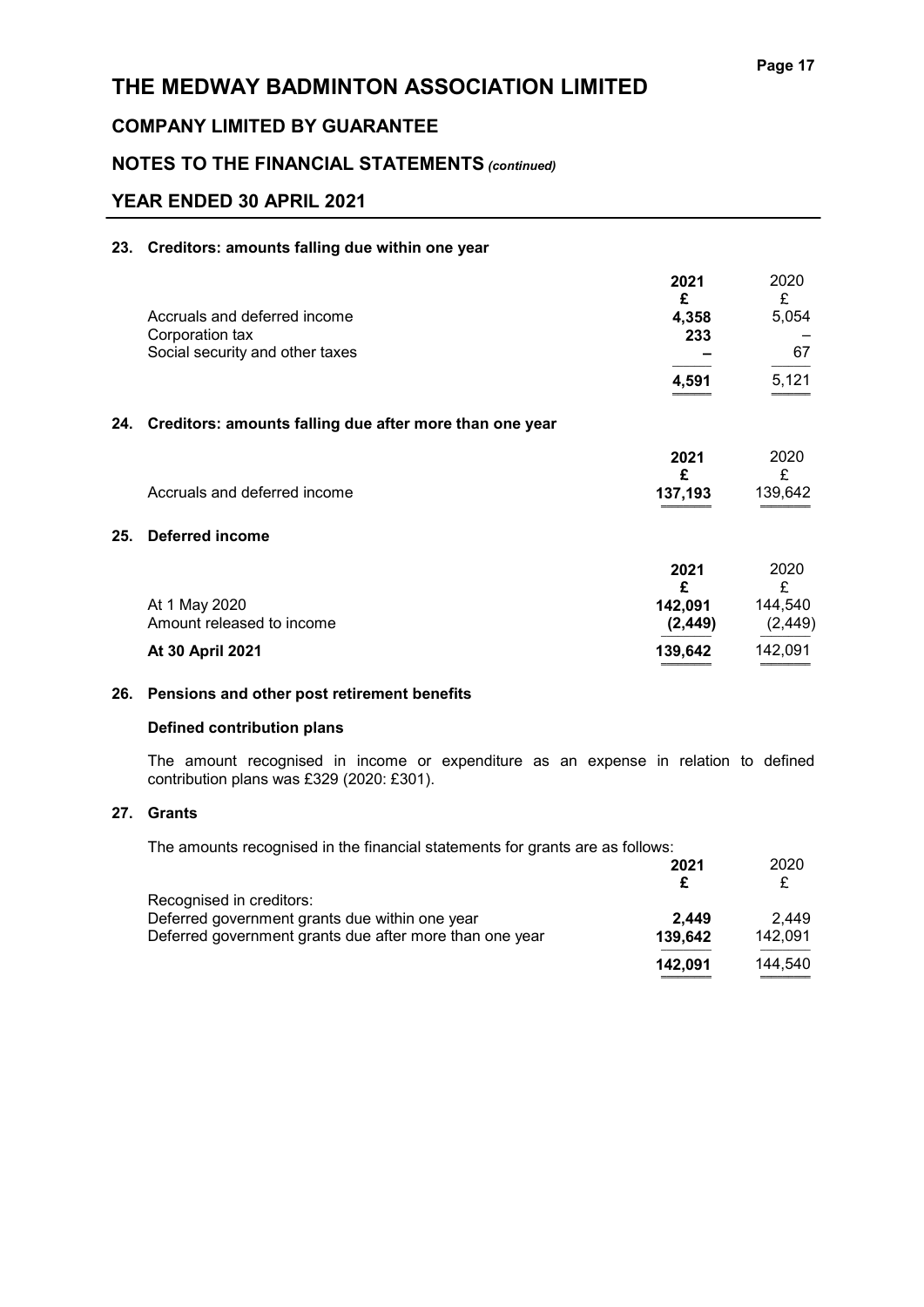# COMPANY LIMITED BY GUARANTEE

# NOTES TO THE FINANCIAL STATEMENTS (continued)

### YEAR ENDED 30 APRIL 2021

#### 28. Analysis of charitable funds

### Unrestricted funds

|               | At         |        |             | Gains and | At                   |
|---------------|------------|--------|-------------|-----------|----------------------|
|               | 1 May 2020 | Income | Expenditure |           | losses 30 April 2021 |
|               |            |        |             |           |                      |
| General funds | 181,552    | 69,471 | (49,662)    | 6,371     | 207,732              |
|               |            |        |             |           |                      |
|               | At         |        |             | Gains and | At                   |
|               | 1 May 2019 | Income | Expenditure |           | losses 30 April 2020 |
|               |            |        |             |           |                      |
| General funds | 176,771    | 86,381 | (79, 315)   | (2, 285)  | 181,552              |
|               |            |        |             |           |                      |

#### 29. Analysis of net assets between funds

|                               |              | Unrestricted Total Funds |
|-------------------------------|--------------|--------------------------|
|                               | Funds        | 2021                     |
|                               | £            | £                        |
| Tangible fixed assets         | 181,093      | 181,093                  |
| Current assets                | 168,423      | 168,423                  |
| Creditors less than 1 year    | (4,591)      | (4,591)                  |
| Creditors greater than 1 year | (137,193)    | (137, 193)               |
| <b>Net assets</b>             | 207,732      | 207,732                  |
|                               |              |                          |
|                               | Unrestricted | <b>Total Funds</b>       |
|                               | Funds        | 2020                     |
|                               | £            | £                        |
| Tangible fixed assets         | 177,068      | 177,068                  |
| <b>Current assets</b>         | 149,247      | 149,247                  |
| Creditors less than 1 year    | (5, 121)     | (5, 121)                 |
| Creditors greater than 1 year | (139,642)    | (139,642)                |

#### 30. Financial instruments

The carrying amount for each category of financial instrument is as follows:

|                                                                        | 2021   | 2020   |
|------------------------------------------------------------------------|--------|--------|
|                                                                        |        |        |
| Financial assets measured at fair value through income and expenditure |        |        |
| BMO Managed Growth 1 Fund                                              | 71.959 | 65.135 |
|                                                                        |        |        |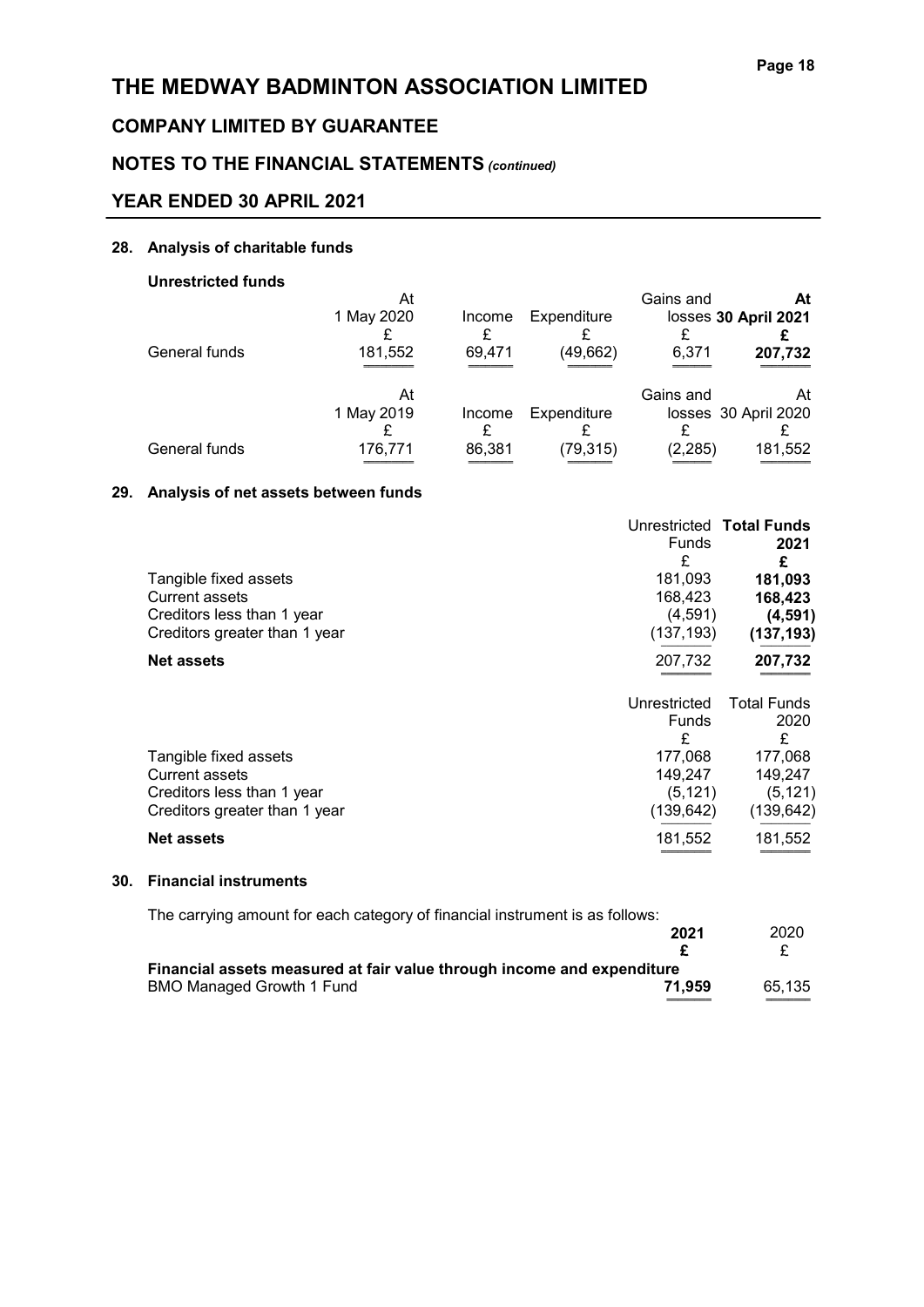### COMPANY LIMITED BY GUARANTEE

### NOTES TO THE FINANCIAL STATEMENTS (continued)

### YEAR ENDED 30 APRIL 2021

#### 31. Operating lease commitments

| The total future minimum lease payments under non-cancellable operating leases are as follows: |        |        |
|------------------------------------------------------------------------------------------------|--------|--------|
|                                                                                                | 2021   | 2020   |
|                                                                                                |        | £      |
| Not later than 1 year                                                                          | 1.400  | 1.400  |
| Later than 1 year and not later than 5 years                                                   | 5,600  | 5.600  |
| Later than 5 years                                                                             | 73,617 | 75,017 |
|                                                                                                | 80,617 | 82,017 |

#### 32. Related parties

K Rogers, a trustee, was paid £40 for coaching services during the year.

V Young, a trustee, was paid £514 for coaching and other services during the year.

No other trustees received remuneration or expenses during the year.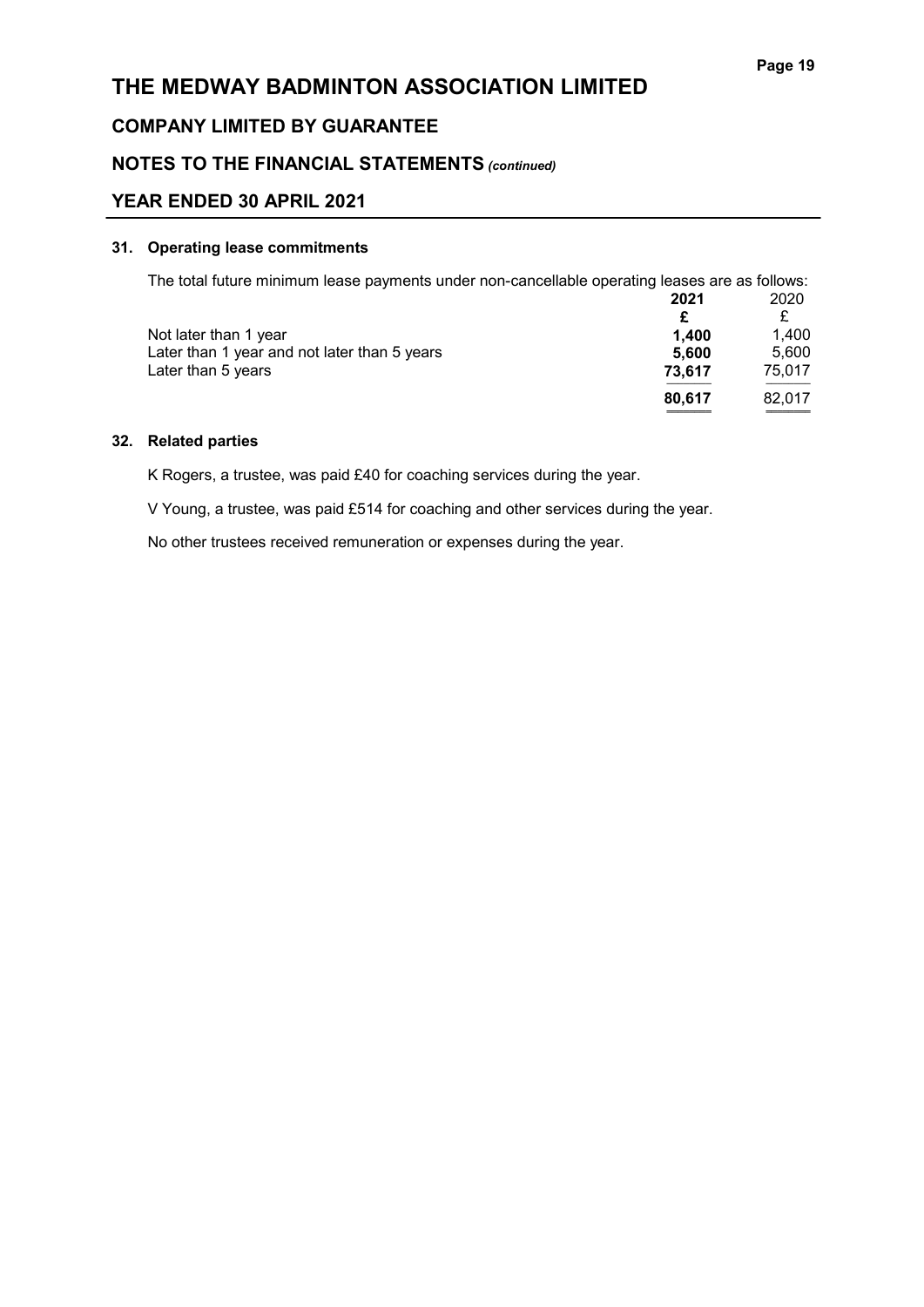# THE MEDWAY BADMINTON ASSOCIATION LIMITED COMPANY LIMITED BY GUARANTEE

# MANAGEMENT INFORMATION

YEAR ENDED 30 APRIL 2021

The following pages do not form part of the financial statements.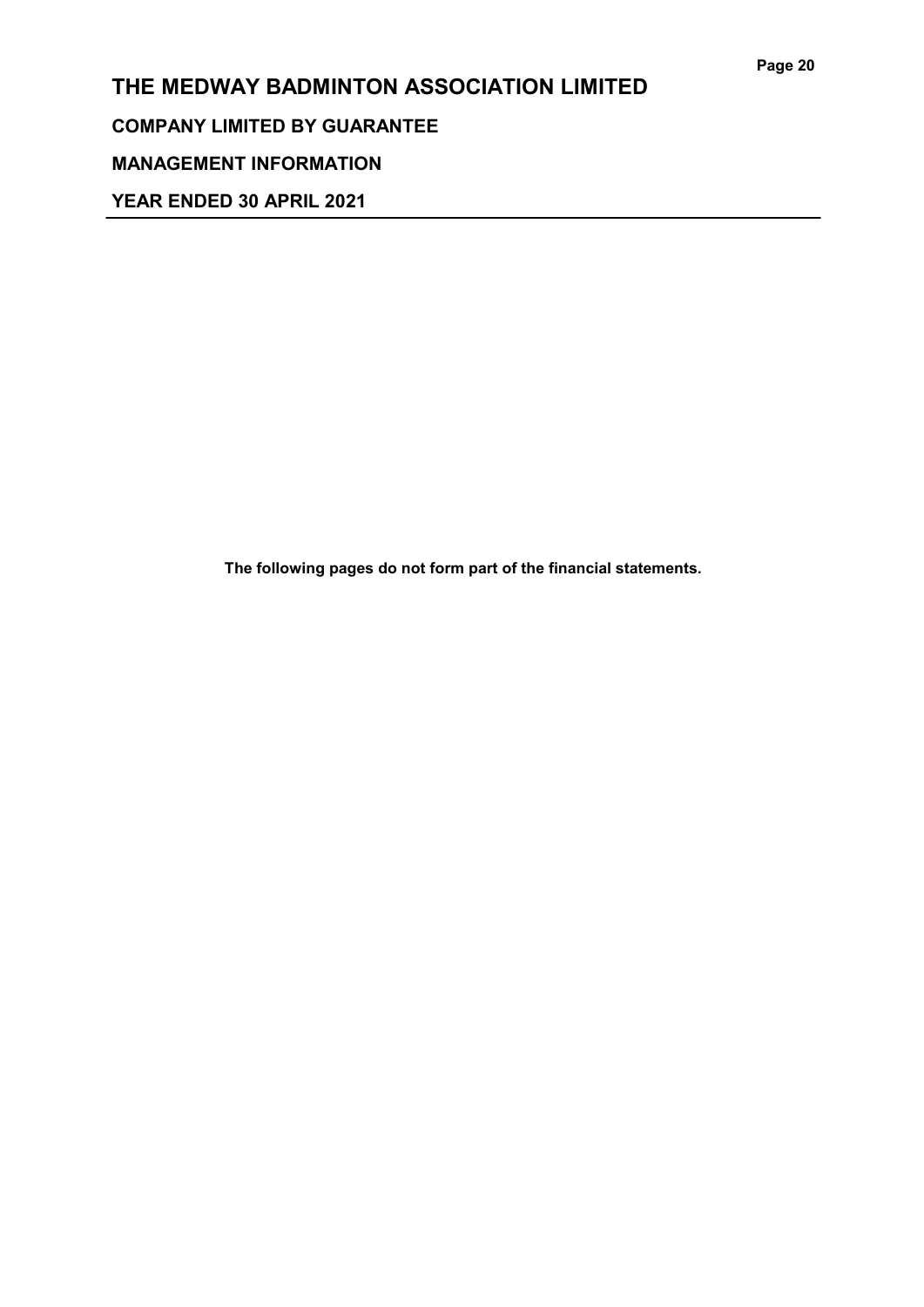# COMPANY LIMITED BY GUARANTEE

# DETAILED STATEMENT OF FINANCIAL ACTIVITIES

|                                                        | 2021<br>£  | 2020<br>£       |
|--------------------------------------------------------|------------|-----------------|
| Income and endowments<br><b>Donations and legacies</b> |            |                 |
| Donations                                              | 6          |                 |
| Grants receivable                                      | 44,020     | 2,449           |
|                                                        | 44,026     | 2,449           |
| <b>Charitable activities</b><br>Hall income            | 9,444      | 62,720          |
|                                                        |            |                 |
| <b>Other trading activities</b>                        |            |                 |
| Bar income                                             | 371        | 6,667           |
| Kitchen income<br>Sports shop income                   | 6<br>2,563 | 1,314<br>10,965 |
|                                                        | 2,940      | 18,946          |
|                                                        |            |                 |
| <b>Investment income</b>                               |            |                 |
| <b>Dividends</b><br>Interest receivable                | 453<br>639 | 453<br>591      |
|                                                        |            |                 |
|                                                        | 1,092      | 1,044           |
| <b>Other income</b>                                    |            |                 |
| Meeting room hire                                      |            | 229             |
| Advertising                                            |            | 350             |
| Job retention scheme grant                             | 11,969     | 643             |
|                                                        | 11,969     | 1,222           |
| <b>Total income</b>                                    | 69,471     | 86,381          |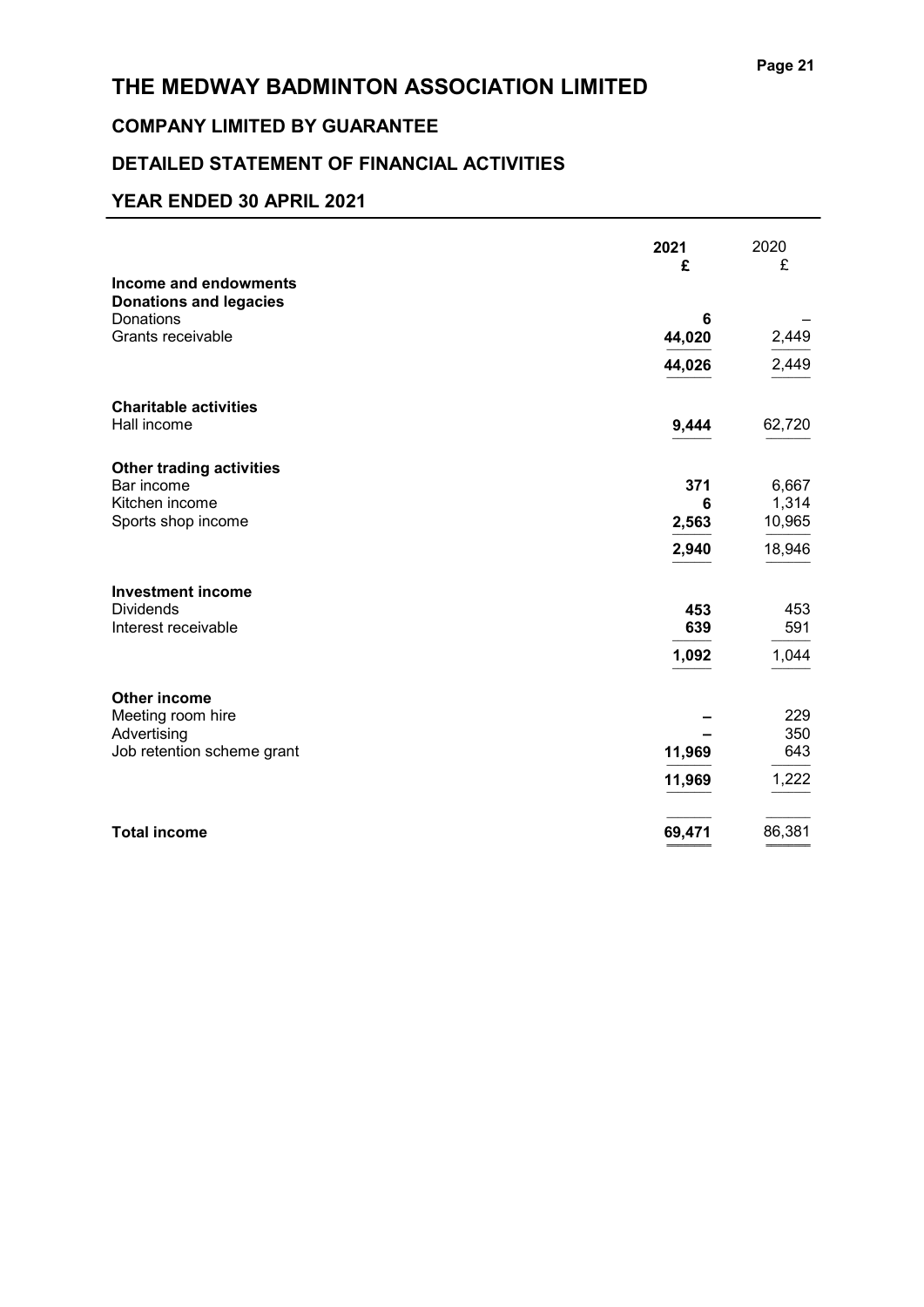# COMPANY LIMITED BY GUARANTEE

# DETAILED STATEMENT OF FINANCIAL ACTIVITIES (continued)

|                                             | 2021<br>£ | 2020<br>£ |
|---------------------------------------------|-----------|-----------|
| <b>Expenditure</b>                          |           |           |
| <b>Costs of other trading activities</b>    |           |           |
| Purchases                                   | 2,974     | 13,791    |
| <b>Expenditure on charitable activities</b> |           |           |
| Purchases                                   | 587       | 1,523     |
| Wages and salaries                          | 17,327    | 36,875    |
| Pension costs                               | 329       | 301       |
| Rent                                        | 3,650     | 6,656     |
| Light and heat                              | 1,647     | 5,173     |
| Repairs and maintenance                     | 9,537     | 5,734     |
| Insurance                                   | 1,273     | 1,326     |
| Legal and professional fees                 | 3,736     | 1,750     |
| Telephone                                   | 531       | 1,211     |
| Other office costs                          | 1,620     | 1,280     |
| Depreciation                                | 5,632     | 4,388     |
| Coaching fees                               | 585       | 4,047     |
|                                             | 46,454    | 70,264    |
| <b>Taxation</b>                             |           |           |
| Current taxation charge                     | 234       |           |
| Deferred taxation charge                    |           | (4, 740)  |
|                                             | 234       | (4,740)   |
| <b>Total expenditure</b>                    | 49,662    | 79,315    |
|                                             |           |           |
| Net gains/(losses) on investments           |           |           |
| Gains/(losses) on listed investments        | 6,371     | (2, 285)  |
| <b>Net income</b>                           | 26,180    | 4,781     |